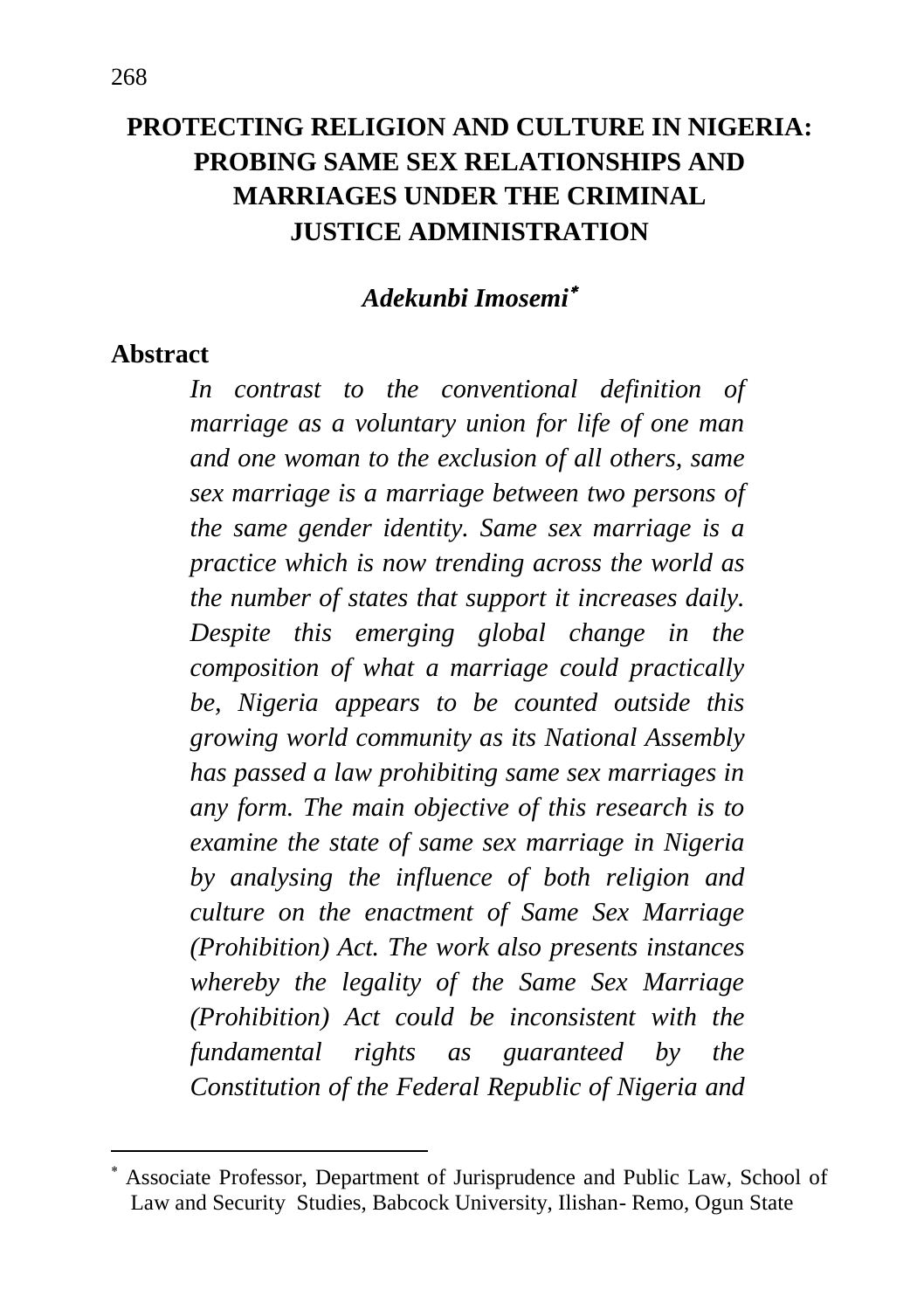*other international treaties. The article concludes that in as much as homosexuality is not only impermissible but also illegal in Nigeria due to the influence of religion and culture, it does appear that it is not likely that there will be an amendment on the Same Sex Marriage (Prohibition) Act by the Legislators towards legalizing same sex unions in the farthest future.* 

**Keywords**: Same Sex, Marriage, Relationships, Religion, Culture.

#### **Introduction**

 $\ddot{\phantom{a}}$ 

*"*Marriage is an institution that is made up of a complex set of personal values, social norms, religious customs and legal constraints that regulate a particular intimate human relation over a life span".<sup>1</sup>

Marriage has been asserted to be the fusing together of two component parts or "other halves", that is, a man and a woman. But the orthodox definition of marriage is the coming together of a man and a woman, that is, members of diverse sex to form a voluntary unification.<sup>2</sup> According to Gagnon, the idea of marriage found in the Christian and Jewish Scriptures joins male and female into an incorporated sexual whole. $3$  These definitions opine that the two

Allen, Douglas, 'An Economic Assessment of Same Sex Marriage Laws' (2006) *Harvard Journal of Law and Public Policy* 29(3): 949 – 980.

<sup>&</sup>lt;sup>2</sup> Obidimma, Emmanuel and Obidimma, Angela, 'The Travails of Same-Sex Marriage Relation Under Nigerian Law" (2013) *Journal of Law, Policy and Globalization* Volume 17, 42-49.

<sup>&</sup>lt;sup>3</sup> Gagnon, Robert, 'Why Gay Marriage is Wrong' (2004) <http://www.robgagnon.net/homopresbytodayarticle. html> accessed June 25, 2018.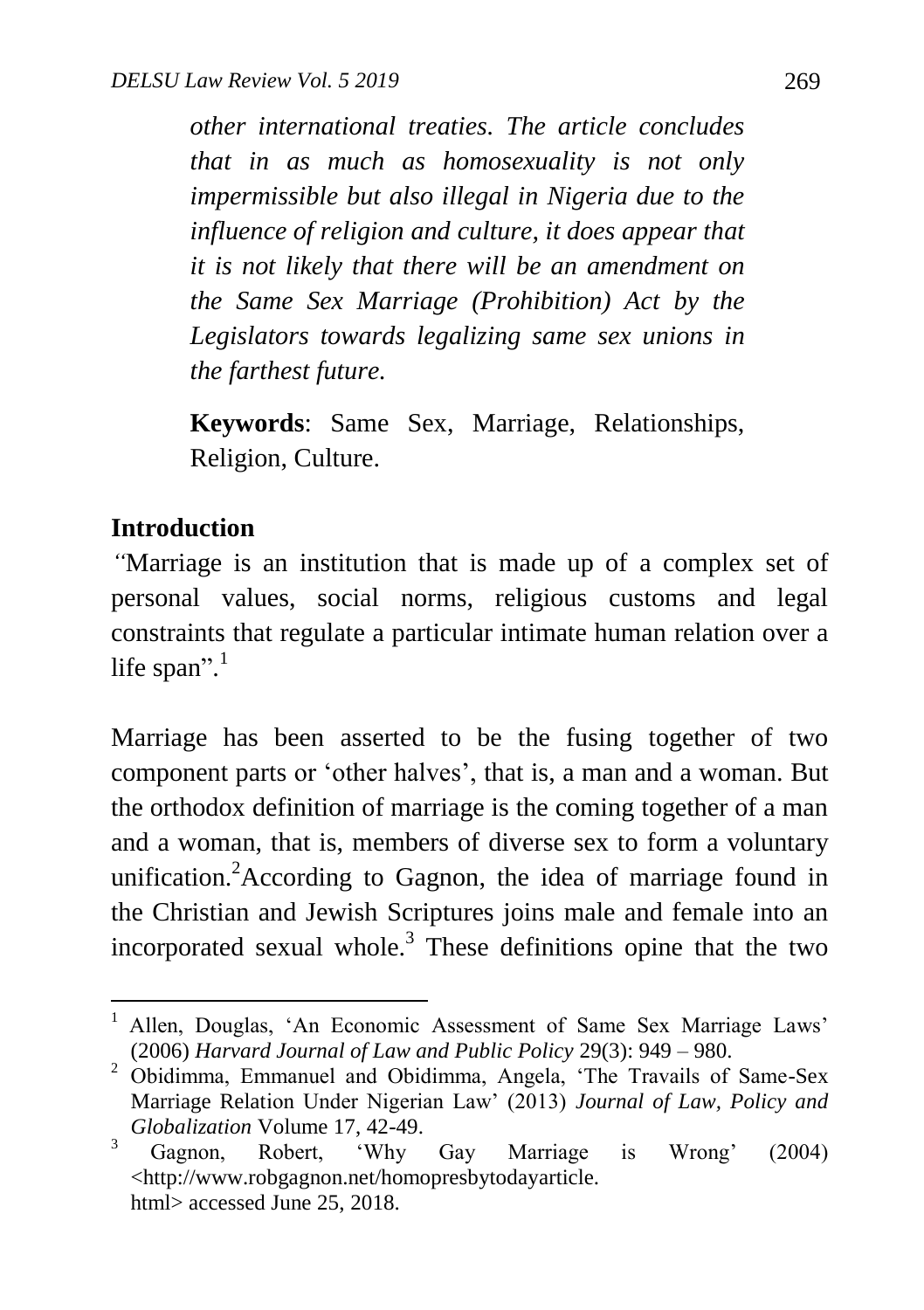natural sexes or gender identity, that is, male and female are to reconstitute a sexual whole which is pivotal as the framework of marriage.

Recently, Homosexual discuss has gained prominence globally. Realistically and legally, same sex marriage comes into existence when two individuals of the same sex contracts a marriage and become wedded. The universal expression describing a marriage between same sexes whether between males or females is "gay marriage' and various terms like homosexual marriage and genderneutral marriage can also be used to qualify same sex marriage. <sup>4</sup>Gay marriage also means the evolution of the traditional form of legal monogamous marriage to include homosexuals.<sup>5</sup> Same sex marriage opposes the belief of the orthodox concept of marriage which sees it strictly as a contractual union between a man and a woman, that is, two persons of opposed sex.<sup>6</sup> Same sex marriage is therefore a paradigm shift from the original definition of marriage.

In any legal system, sexuality and sexual activities are complicatedly linked with the exercise of power. <sup>7</sup>African states give an issue that bothers on same sex marriage and civil relationships silent treatment due to the insight that same sex marriage is not an African culture or that it does not exist in African communities.<sup>8</sup> The complexities researchers face to obtain

 $\ddot{\phantom{a}}$ 

<sup>4</sup> Obidimma, Emmanuel and Obidimma, Angela *supra* n.2.

<sup>5</sup> *Ibid*.

<sup>6</sup> Ikpang, Aniedi, "The Anathema of Gay Marriage in Nigeria" (2012), *African Journal of Social Sciences*,Volume 2, Issue 4, 31-43.

<sup>7</sup> Foucault Michel, *The History of Sexuality* (1980), Random House*,* Volume 1, New York.

<sup>&</sup>lt;sup>8</sup> Dlamini, Bonginkosi, 'Homosexuality in the African context', (2006), *Agenda*, Volume 67, 128–136.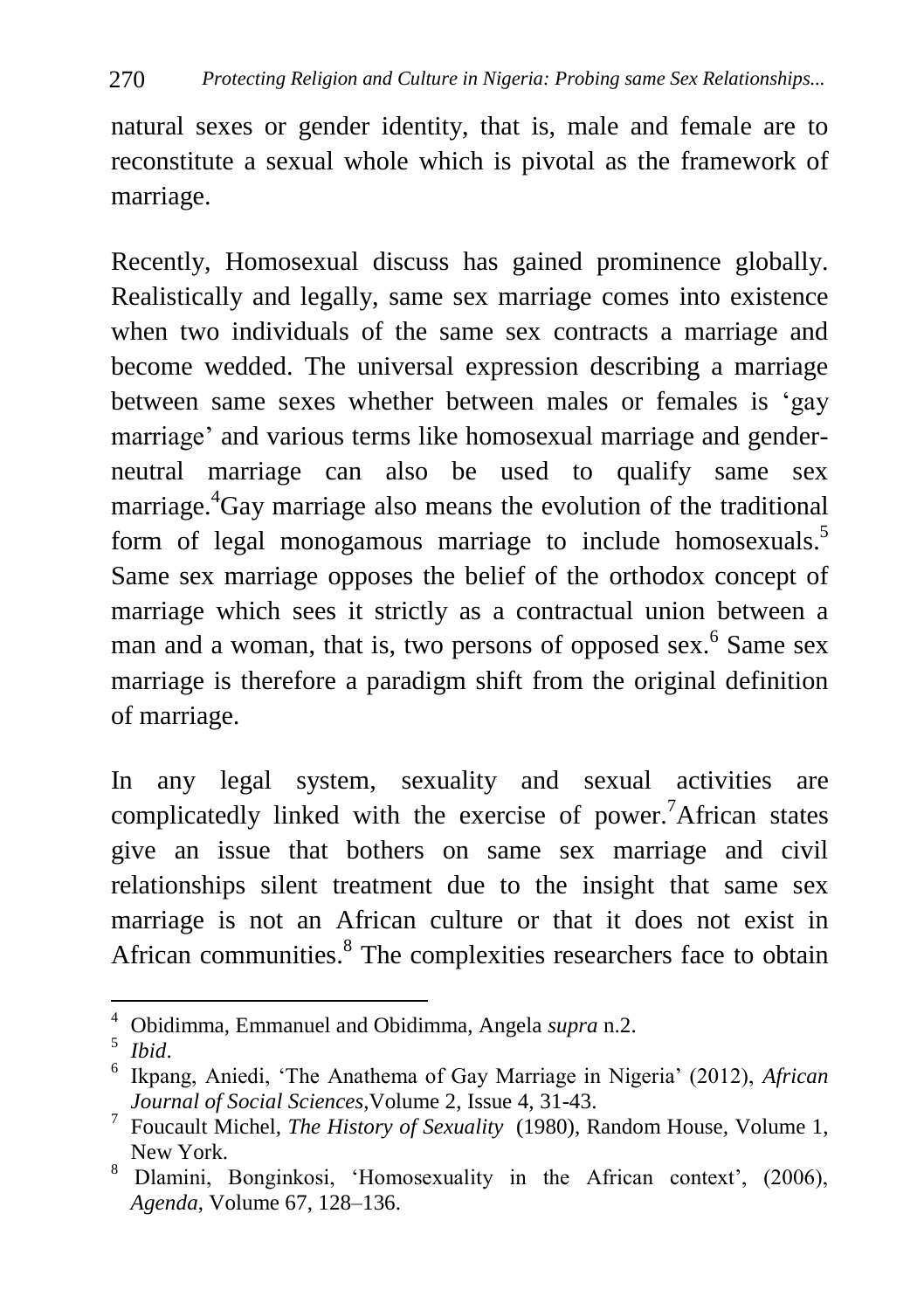1

information on homosexuality has led to a dearth of scholarly literature on the subject matter. This silence, however, can be linked to the fact that sex is not frequently discussed in public in African societies. The subject of sex, in combination with homosexuality in particular, is generally perceived as a taboo.<sup>9</sup>

Issues that bother on sexuality is constantly controlled and highly monitored in many state across the globe and this is why sexuality is a "highly value-laden terrain".<sup>10</sup>So many states in advanced jurisdictions have begun to repeal and amend the brutish and obsolete laws infringing on the rights of individuals who engage in same-sex associations, but the majority of African states continue to enact laws, oppress and maim them, or even execute those who are in same-sex relationships: "by maintaining a tight grip on certain activities, and silencing the voices of those individuals and groups that engage in them, the patriarchal state makes it extremely difficult for these individuals to organise and fight for their human rights".<sup>11</sup>

It is not legal or permissible to engage in consensual "gay" sex in thirty-eight of the fifty-three African states. Countries like Nigeria, Senegal, Malawi, and more recently Uganda have imposed punishments on persons who are convicted of being involved in

<sup>9</sup> Ayisi Ebenezer: *An Introduction to the Study of African Culture*" (Great Britain, Fletcher & Son, 1979).

<sup>10</sup> Nel Juan, "*Same-Sex Sexuality and Health: Psychosocial Scientific Research*" in *'Social Silence to Social Science: Same-Sex Sexuality, HIV & AIDS and Gender in South Africa'*, ed. V. Reddy, T. Sandfort, and L. Rispel, (HSRC Press, 2009) 32–50.

<sup>&</sup>lt;sup>11</sup> Tamale Sylvia, 'Out of the Closet: Unveiling Sexuality Discourses in Uganda" In "*Africa After Gender'*, edited by Catherine M. Cole, Takyiwaa Manuh, and Stephen F. Miescher, (Indiana University Press, 2007).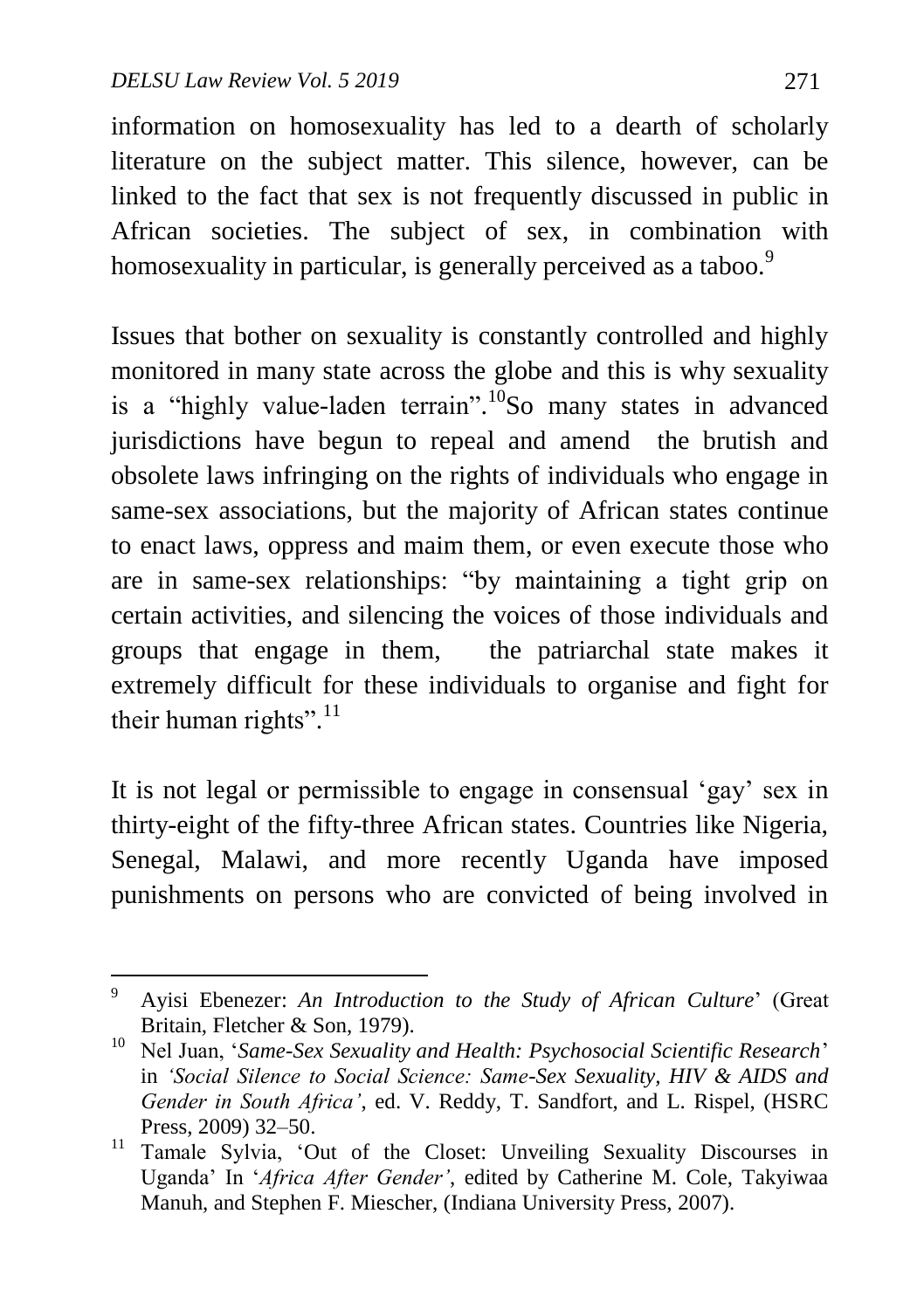same-sex relations.<sup>12</sup> These punishments are deterrent measures and mechanisms to discriminate against those who engage in these relationships since colonial era in Africa when colonial authorities were keen on regulating sexuality and these laws are still same till date  $^{13}$ 

This article examines the role culture, religion and morality play in shaping the Nigerian society on the issue of same sex relationships. It examines the background to Nigeria's anti-gay law, emphasizing the acceptance and support of the Nigerian people for this law and the condemnation this action has received from human rights groups and the international community. The article discusses Nigeria"s contravention of international human rights obligations as a result of her stance on same-sex relationships. It then concludes with suggestions on ways to fortify and safeguard the ethics of both religion and culture in Nigeria in relation to anti-gay laws.

## **Religion and Homosexuality**

From time immemorial religion has influence on same sex relationships in various jurisdictions across the globe and Nigeria is no exception. Religion influences the life of every Nigerian orientation wise, psychologically, spiritually, educationally and sociologically. More so, religion affects the way we dress, the food we eat and even the way we speak. This section will explore the impacts of Christianity, Islam and traditional beliefs on

 $\overline{a}$  $12$  See Anika Rudman, 'The Protection Against Discrimination Based on Sexual Orientation Under he African Human Rights System', (2015), *African Human Rights Law Journal,* Volume 15,1-27 and Blandy Fran, "*Homosexual Africans Face Prison, Intolerance and the Death Penalty'*, (2010) *Telegraph*, [<http://telegraph.co.uk/expatnews/6951539/Homosexual-Africans-face-](http://telegraph.co.uk/expatnews/6951539/Homosexual-Africans-face-intoleranceand-the-death-penalty)

[intoleranceand-the-death-penalty>](http://telegraph.co.uk/expatnews/6951539/Homosexual-Africans-face-intoleranceand-the-death-penalty), accessed 8 July 2018.

<sup>13</sup> *Ibid.*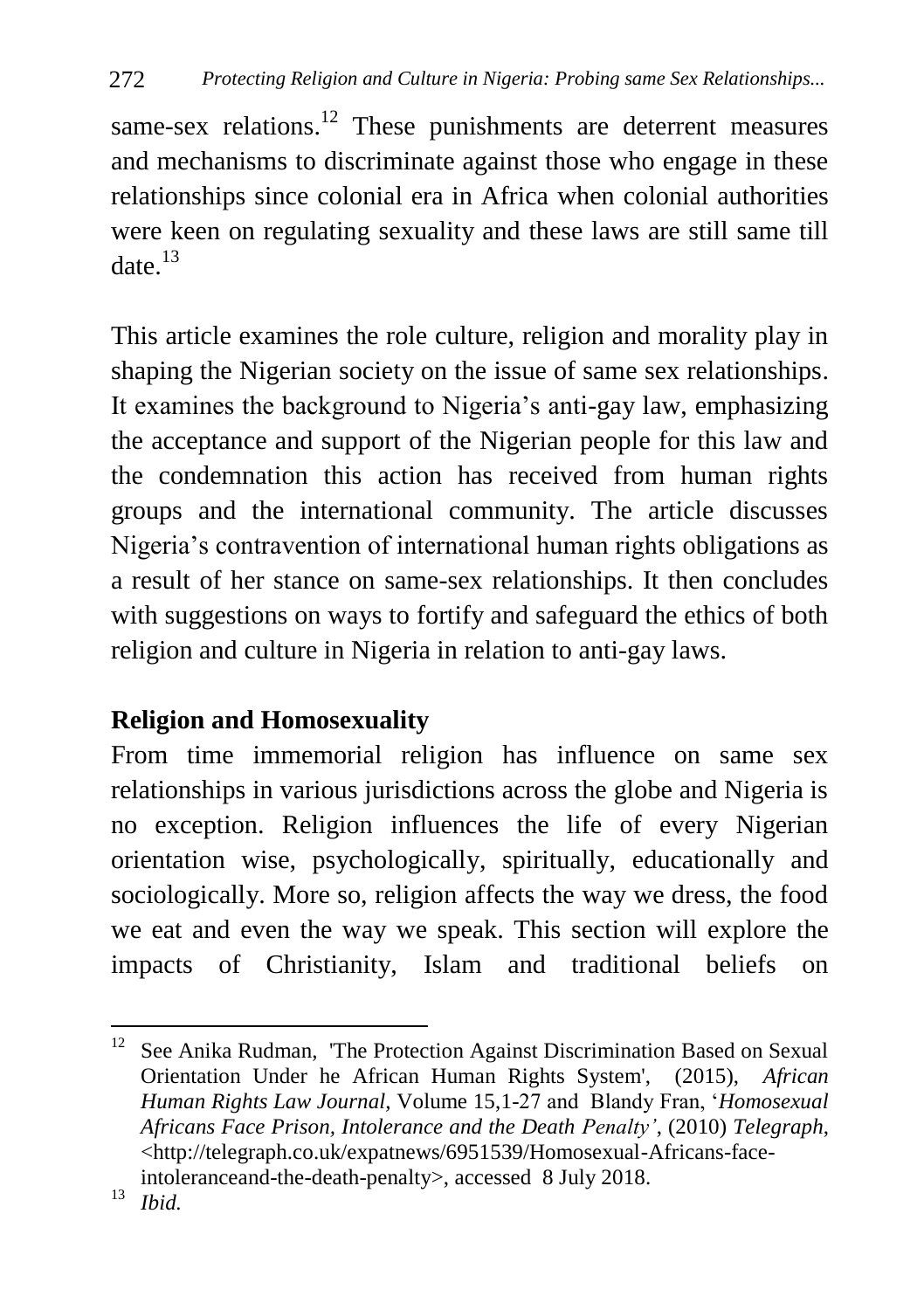homosexuality and how these evolved to influence the enactment of the Same Sex Marriage (Prohibition) Act.

In the Bible, homosexuality is strongly condemned in all ramifications. God said;

> I am the Lord. Do not lie with a man as one lies with a woman; that is detestable. Do not have sexual relations with an animal and defile yourself with it.<sup>14</sup>

This quotation lays emphasis on the fact that God prohibits this immoral act and He regards it as perversion.<sup>15</sup>In addition to the above quotation, Peppler reveals that the Bible<sup>16</sup> states that "from the beginning of foundation, God made man and gave him a wife (woman)".<sup>17</sup> In another section of the bible, it is stated that a man shall leave his father and his mother and cleave to his wife and the two of them shall be one flesh.<sup>18</sup> From the above assertion, Peppler argues that heterosexual marriage is the will of God and that is the heavenly purpose of marriage. He is of the opinion that people should not argue from contemporary culture back to the bible but from the bible to contemporary culture.<sup>19</sup>

 $14$ <sup>14</sup> The Bible, Leviticus Chapter 18, Verses 21-23. See also Genesis Chapter 19 verse 5.

<sup>&</sup>lt;sup>15</sup> Obasola Kehinde, 'An Ethical Perspective of Homosexuality Among The African People", (2013) *European Journal of Business and Social Sciences*, Volume 1, Number 12, 77-85.

<sup>&</sup>lt;sup>16</sup> The Bible, Genesis 1 verse 18.<br><sup>17</sup> Pennler Christopher, Same Se

<sup>17</sup> Peppler Christopher, "Same Sex Marriage: A Current South African Christian Perspective', (2014), [<http://www.sats.edu.za/userfiles/Peppler,Same-](http://www.sats.edu.za/userfiles/Peppler,Same-SexMarriage.pdf)[SexMarriage.pdf>](http://www.sats.edu.za/userfiles/Peppler,Same-SexMarriage.pdf) accessed 4 June 2018.

<sup>&</sup>lt;sup>18</sup> The Holy Bible, Ephesians Chapter 5 verse 31.

<sup>19</sup> *Ibid.*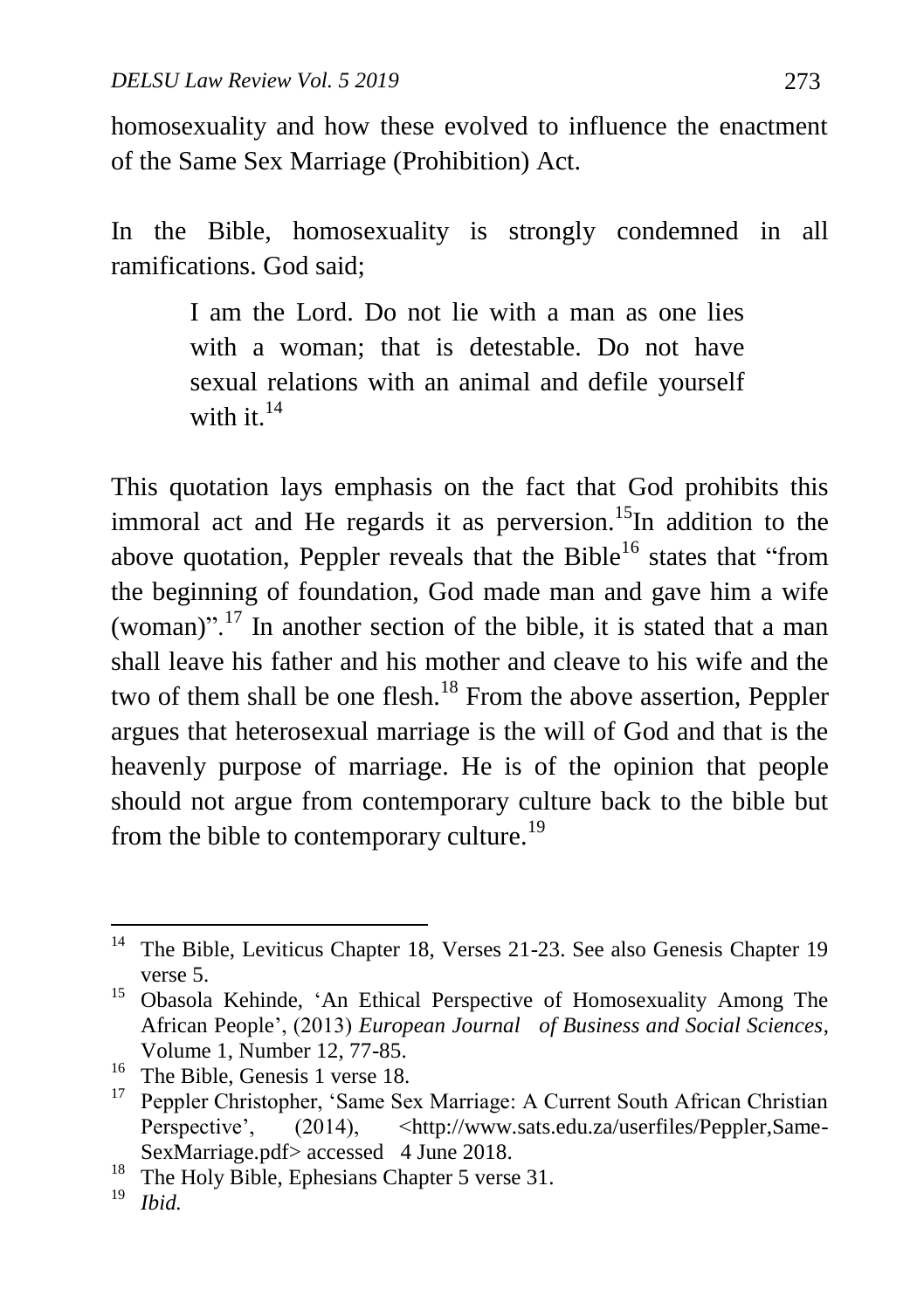In the same vein, Paul in the New Testament wrote extensively about love, grace and tolerance in personal and interpersonal relationships; this is critical in evaluating homosexual lifestyle. He adopted the most condemnatory language when referring to homosexual practices among the Romans and the Corinthians. The Romans particularly, had forgotten the commandments of God and given themselves to sordid practices.<sup>20</sup> Therefore,

> God gave them vile passions. For even their women exchanged the natural use for what is against nature. Likewise, also men, leaving the natural use of the women burned in their lust for one another, men committing what is shameful and receiving in themselves the penalty of their error which was due… being filled with all unrighteous, sexual immorality…who knowing the righteous judgment of God that those who practice such things are deserving of death, not only do the same but also approve of those who practice them. $^{21}$

Homosexuality is an act which is "against nature" in the New Testament; that is, it is unnatural and it is on this basis that it is judged as unacceptable and immoral.<sup>22</sup>

The Islamic religion also criticized the act of Homosexuality, but, it is however, not clear on the definitions of the activity or what the punishments should be. As with many other Islamic laws, the religious schools that emerged during the middle of the 8th century C.E. would be required to clarify and create specific Islamic laws

1

 $\frac{20}{21}$  *Ibid* 81.

<sup>&</sup>lt;sup>21</sup> The Bible, Romans Chapter 1, Verses  $26 - 32$ .

<sup>22</sup> *Ibid*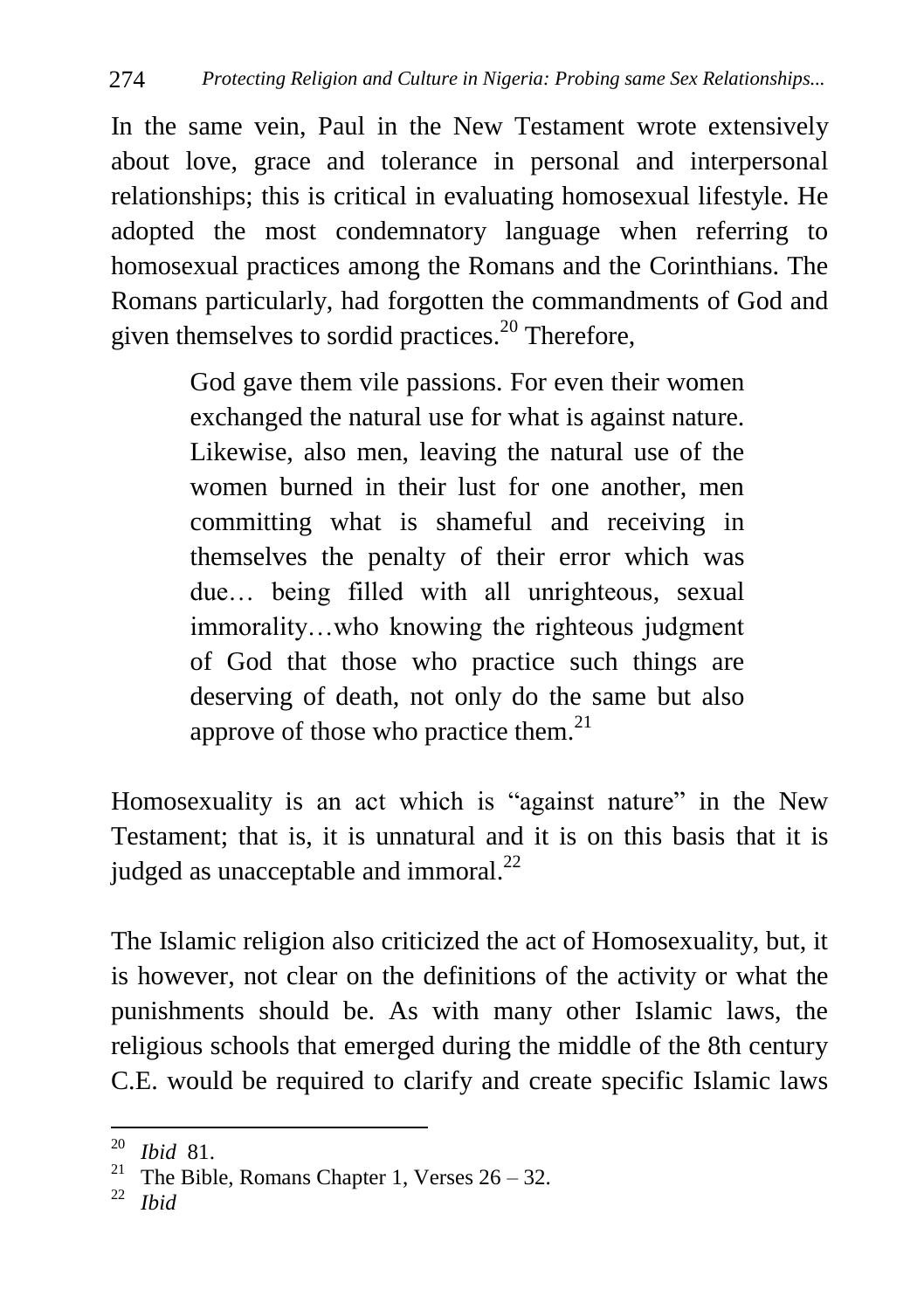provide the Muslims clearer moral guideposts. The Koran expressly mentioned issues concerning homosexuality and the actions of the people of Lut about seven times.<sup>23</sup>The Islamic, Christian, and Jewish traditions all tell the story of Lut (Lot) and till date, refers to the story as that of "Sodom and Gomorrah" wherein God's anger was used against a city of sexually immoral people and the one man that God saved because of his holiness and faithfulness.<sup>24</sup>

> We also (sent) Lut: He said to his people: "Do ye commit lewdness such as no people in creation (ever) committed before you? For ye practice your lusts on men in preference to women: ye are indeed a people transgressing beyond bounds." and "And to Lut, too, we gave Judgment and Knowledge, and we saved him from the town which practiced abominations: truly they were a people given to Evil, a rebellious people.<sup>25</sup>If two men among you are guilty of lewdness, punish them both. If they repent and amend, leave them alone, for Allah is Oft-returning, most Merciful. *26*

The requirements of the Sharia law provides that, four males must testify that they witnessed the intercourse between two males before an accused person can be tried for homosexuality. But the truth is, the probability that anyone may witness such an act is virtually nil, not to talk of four male adults. Even if they did, they

<sup>23</sup> Homosexuality and Islamic History with a Focus on Modern Day Afghanistan <whale.to/c/Homosexuality-inIslamic-History-Doodiepants.com \_.pdf…….. currentdocum address*>* accessed 20 March, 2020.

 $^{24}$  *Ibid.* 

<sup>25</sup> Yousef Ali, Holy Qur'an, Suras 7:80-81, 21:74.

<sup>26</sup> Yousef Ali, Holy Qur'an, Sura 4:16.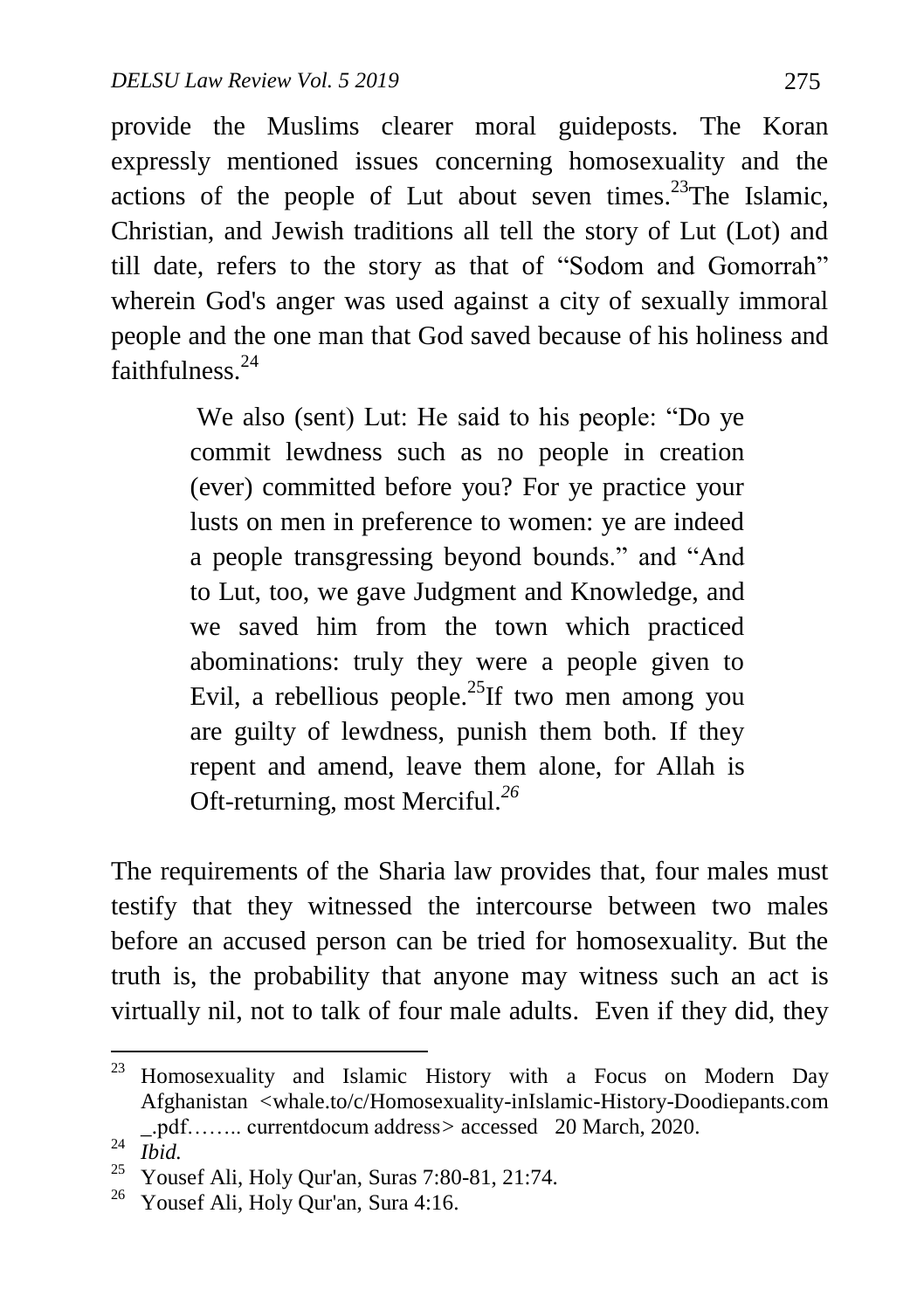may not have enough confidence to testify publicly and this will automatically limit the possibility of prosecution. Among the four Sunni Islamic legal schools, three prescribe severe punishment for male anal intercourse (*liwat*). The fourth and oldest legal school of thought in Islam, the Sunni Hanafi School,<sup>27</sup> "left punishment to the discretion of the courts based on the reasoning that it is not synonymous with adultery".<sup>28</sup>

The Hadith contains more specific legal verses against sodomy. Abu Dawud states that "If a man who is not married is seized committing sodomy, he will be stoned to death".<sup>29</sup> This oddly implies that a married man may be authorised to sodomise his wife, but if unmarried, he is not authorised to sodomy at all. Similar to the Koran, another Hadith verse quotes the Prophet as saying that "If you find anyone doing as Lot's people did, kill the one who does it, and the one to whom it is done".<sup>30</sup>Much like in the Koran, the specifics of the sexual activity of the people of Lut are not clearly revealed, only that people are not to do them or they will be killed. It is glaring from the foregoing that the religious practices and

beliefs of most Nigerian citizens does not align with the practice of same sex marriage. Marshall in his study explained that religious beliefs of the Bible, Quran and traditional worship denounce and detest homosexuality. $31$  An author further explained that same sex marriage or civil relationships cannot be regarded as a right

<sup>27</sup> <sup>27</sup> Homosexuality and Islamic History with a Focus on Modern Day Afghanistan *supra* n.23 accessed 4 June 2018.

<sup>&</sup>lt;sup>28</sup> Samar Habib, Islam and Homosexuality Volume 2, Ed. (Santa Barbara: ABC-CLIO, 2010), 312.

 $29$  Abu Dawud, Book 38, 4448.

<sup>30</sup> *Ibid*, Book 38, 4477. <sup>31</sup>Marshall Tim, *'African Anti-Gay Laws are Damaging US Ties'*, (2014) <http://news.sky.com/story/1213009/ -anti-gay-laws-are-damaging-us-ties> accessed 10 June 2018.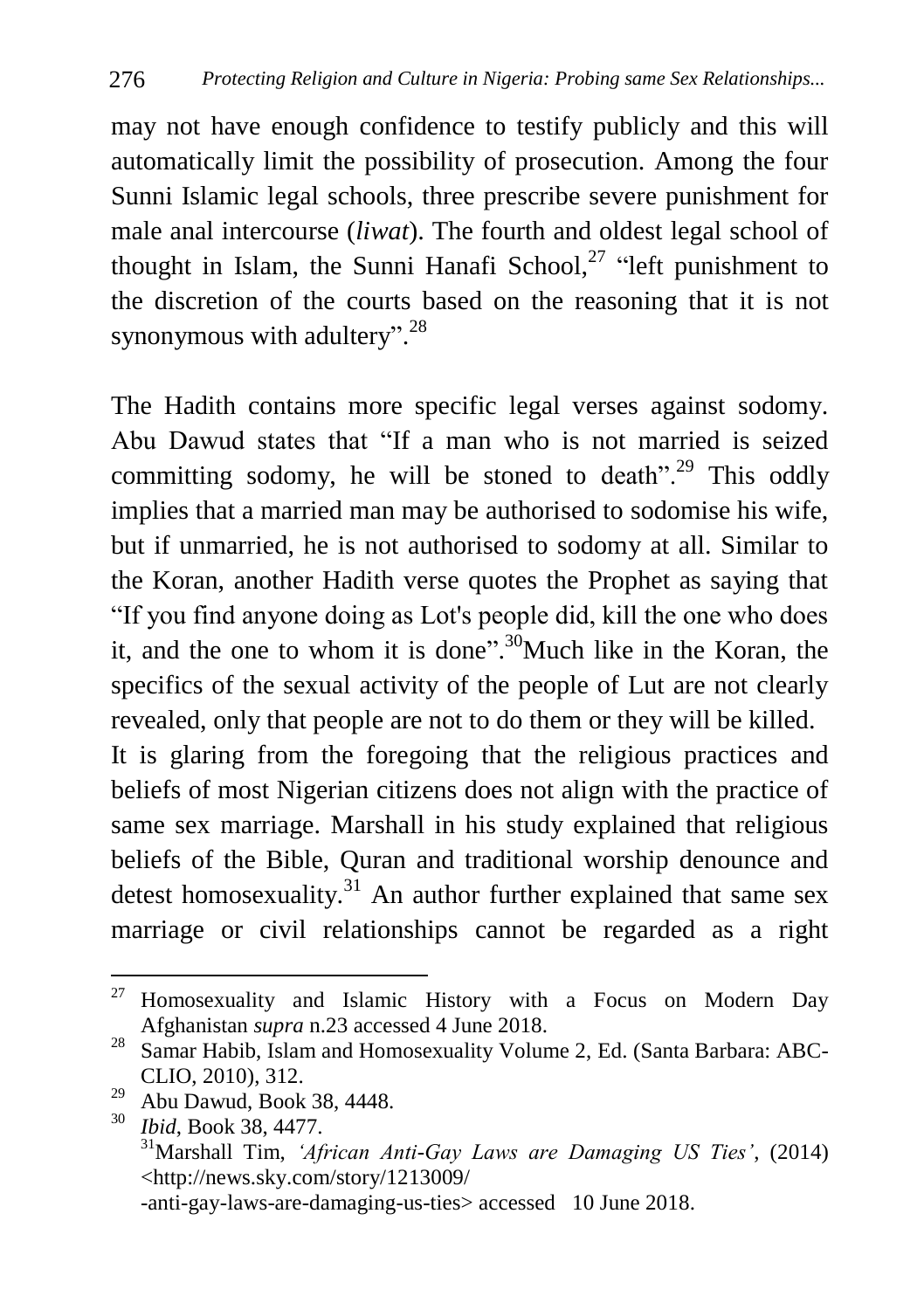marriage since it does not have the natural sexual engagements or consummation.<sup>32</sup> This marital moral value is established in the Islamic and Christian sexual ethics across the globe. Omenga affirms that "the Nigerian morality which abhors same sex union is really its religious expression".<sup>33</sup> Are we to allow morality, religion and culture to determine what acts are right or wrong? Assuming we do, are we to do this at the expense of infringing upon the fundamental rights of Nigerians that is already protected by the 1999 Constitution of the federal Republic of Nigeria? The Constitution clearly regards Nigeria is a secular state. For this reason, it does not seem wise to use religious sentiments, to declare an act illegal no matter how unethical or impermissible it may seem to be, especially when such acts are committed in the private domains of persons involved.

In Nigeria any traditional worshipper believes in the natural union between a man and woman since culture and traditions are so intertwined, not only in Nigeria but in Africa as a continent. Under customary laws and traditions is entitled to marry as many wives as he can and for a man to be involved in a civil relationship with another man is regarded as an abomination or incest. From the foregoing, same sex relationships or unions are totally impermissible in a traditional worship setting in Nigeria, but have influenced.

 $32$ <sup>32</sup> Gagnon, Robert, *'Why Gay Marriage is Wrong'*, (2004) <http://www.robgagnon.net/homopresbytodayarticle. htm> accessed 10 June 2018.

<sup>33</sup> Omenga, Joshua, "Anti-Homosexual Legislation in Nigeria in Periscope, The Law Students' Blog' (2014), <http://www.anti-homosexual-legislation-innigeria-in-periscope/the-lawstudents-blog.com> accessed 10 June 2018.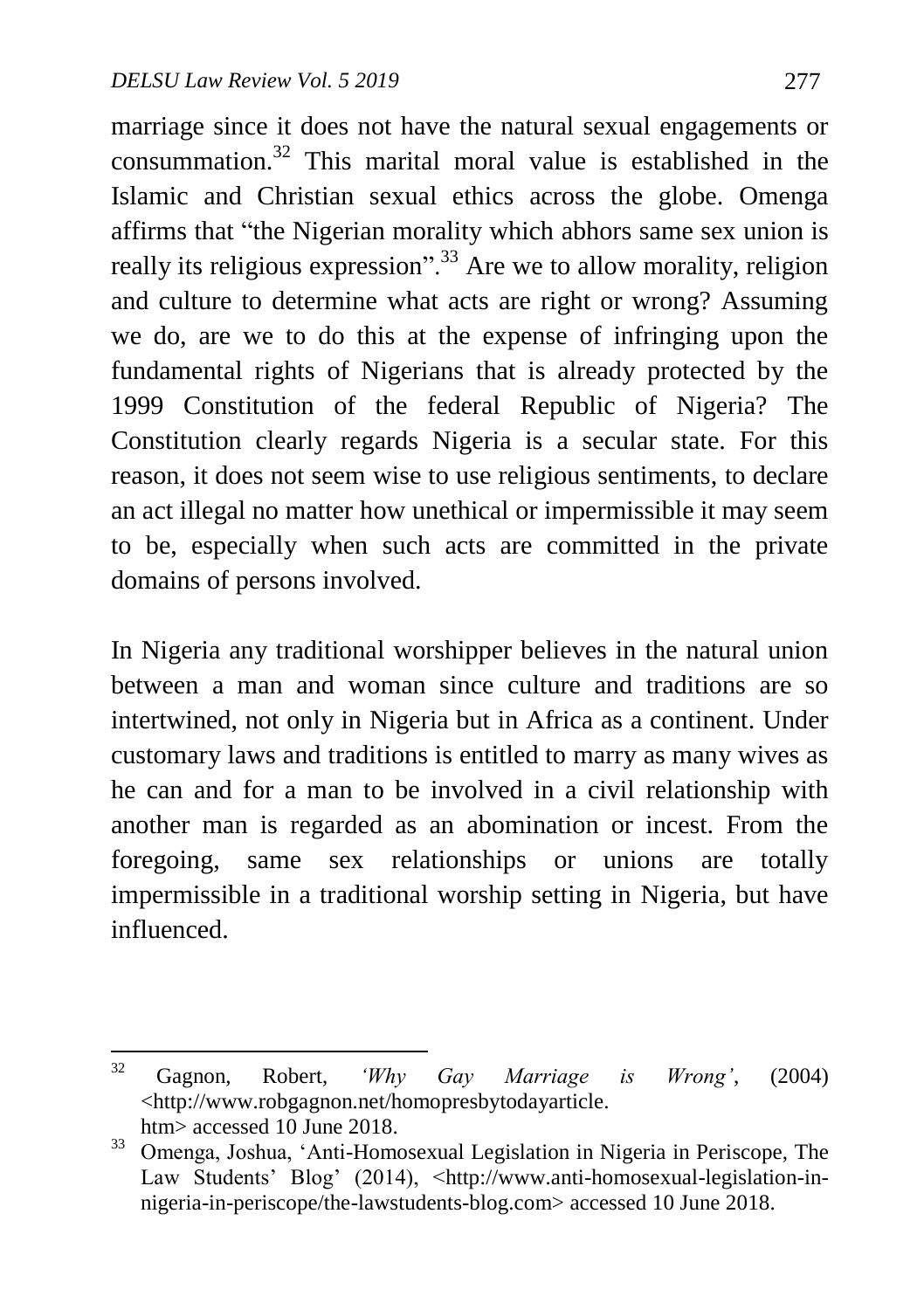## **Nigerian Culture and Homosexuality**

Culture is the belief system of a group of people within a particular defined area. It is the total set of individual traits that are under social influence.<sup>34</sup> Culture is also defined as the collective paradigm of attitude and communications, deliberate systems and general understanding that are adopted through a mechanism of socialization. 35

According to a 2013 Pew Research Report, Nigeria is the world"s least understanding country of homosexuality with approximately about 98 percent of the country"s population opposing society"s acceptance of homosexuality, the justification being its incompatibility with cultural and moral values.<sup>36</sup>It has also been argued that Nigeria"s position against same sex marriage is entrenched in intrinsic socio-cultural ideological complexes of the African society and the cultural inclination of the African society does not allow for such marital unions.<sup>37</sup> Molefe is of the opinion that the African traditional view of marriage holds that homosexuality and lesbianism are "animalistic and degrading to humanity", "it is defiant to virtues such as value, morality, respect and honour that being African stands for"; "it is an unacceptable

<sup>34</sup> Axelrod Robert, 'The Dissemination of Culture: A Model with Local Convergence and Global Polarization" (1997) *The Journal of Conflict Resolution*, Volume 41, 203-226.

<sup>35</sup> *Ibid*.

<sup>36</sup> Cox D"azur, "Nigeria"s Intolerance of Homosexuality Disturbs Human Rights Activists'.(2014), The Pendulum <http://www.nigeria's-intolerance-of[homosexuality-disturbshuman-t=rights-activists/>](http://www.nigeria) accessed 7 June 2017.

<sup>37</sup> Okol Chukwuma and Halidu, Abdullahi Shehu*,* "Betwixt Civil Liberty and National Sensibility: Implications of Nigeria's Anti-Gay Law', (2014), *International Affairs and Global Strategies*, Volume 19, Issue 2, 17-24.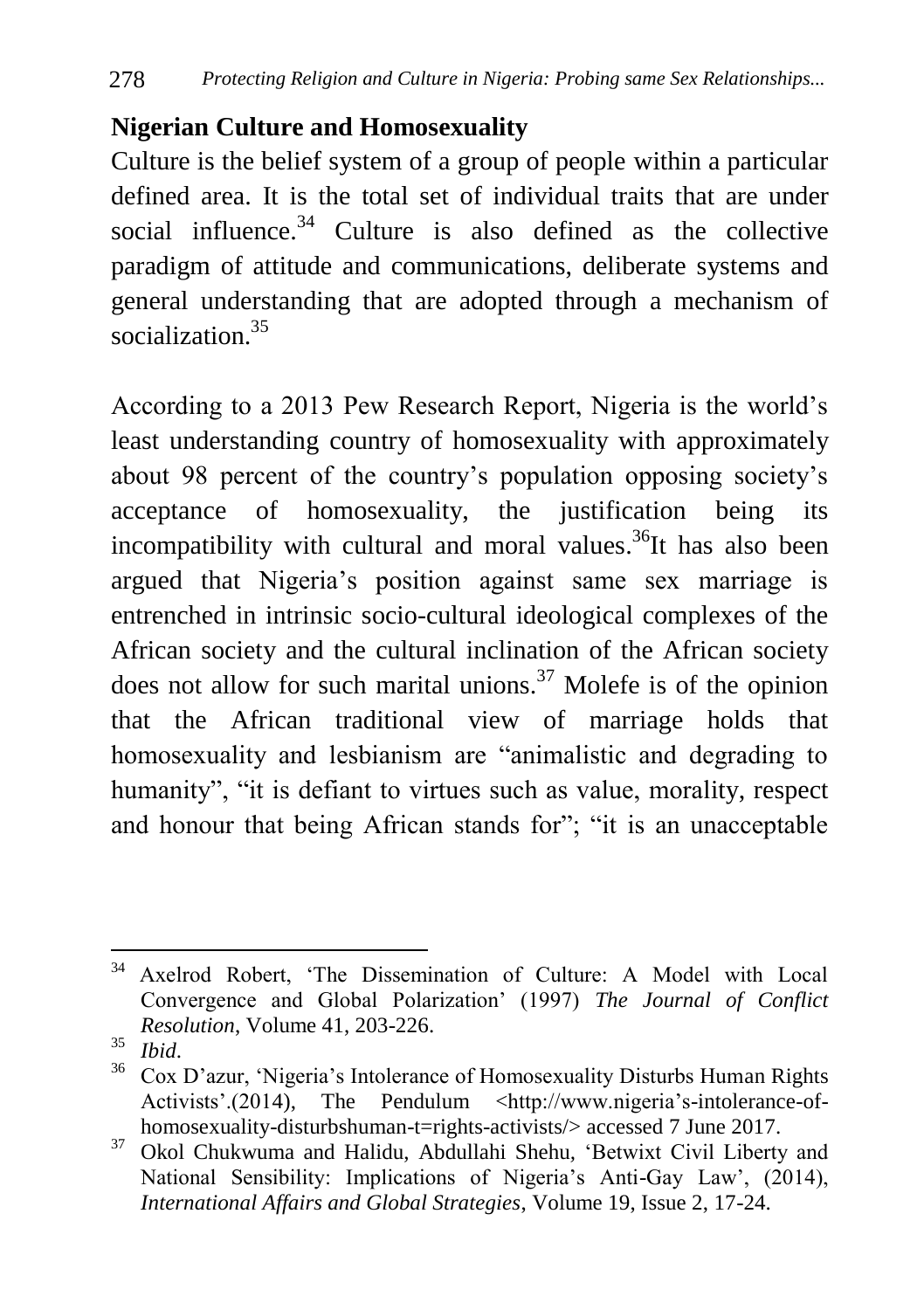social behaviour and a taboo that is anti-ethical to the African  $Culture''$ <sup>38</sup>

Seminars and consultations were not conducted before enactment and implementation of the homosexual law in Nigeria since the law represents the will of the majority which detest the practice of gay marriage and civil relationships. <sup>39</sup>Most Nigerians particularly the law makers allowed their religious, cultural and traditional beliefs to becloud their psychology before the enactment of the anti-gay law. In other words, despite tribal diversities, Nigerians stood together to denounce the act of homosexuality as an incest that negates the socio-cultural notions and norms of African societies.<sup>40</sup> Furthermore, marriage in Africa is seen as a union between a man and a woman which brings together families, communities and ethnic groups.<sup>41</sup> The foundation of marriage exists for various reasons amongst which are for procreation and for companionship. This means that couples should be able to reproduce. Gay marriage, due to sexual resemblance, cannot allow for procreation.<sup>42</sup>

Same sex marriage is not permissible in Nigeria since it has the capability to weaken the marriage institution, the family and societal values but a novel family system is emerging across the

 $\ddot{\phantom{a}}$ 

<sup>&</sup>lt;sup>38</sup> Molefe, Osiame 'A Soft Voice On Gay Rights', (2014) The New York Times. <http://www.nytimes.com/20 14/03/21/opinion/molefe-a-soft-voice-on-gay-rights.html?> accessed 7 June 2018.

<sup>&</sup>lt;sup>39</sup> Campbell Joel, 'Nigerians Circle the Wagons against West on Anti-Gay Law", (2014), *African* Affairs, Volume 98, 70–85.

 $^{40}$  *Ibid.*<br> $^{41}$   $^{10}$ 

<sup>41</sup> Ola, T.M, "The Socio-Cultural Perception and Implications of Childlessness Among Men and Women in an Urban Area, Southwest, Nigeria', (2009), *Journal of Social Science*, Volume 21, Issue 3, 205-209.

<sup>42</sup> *Ibid.*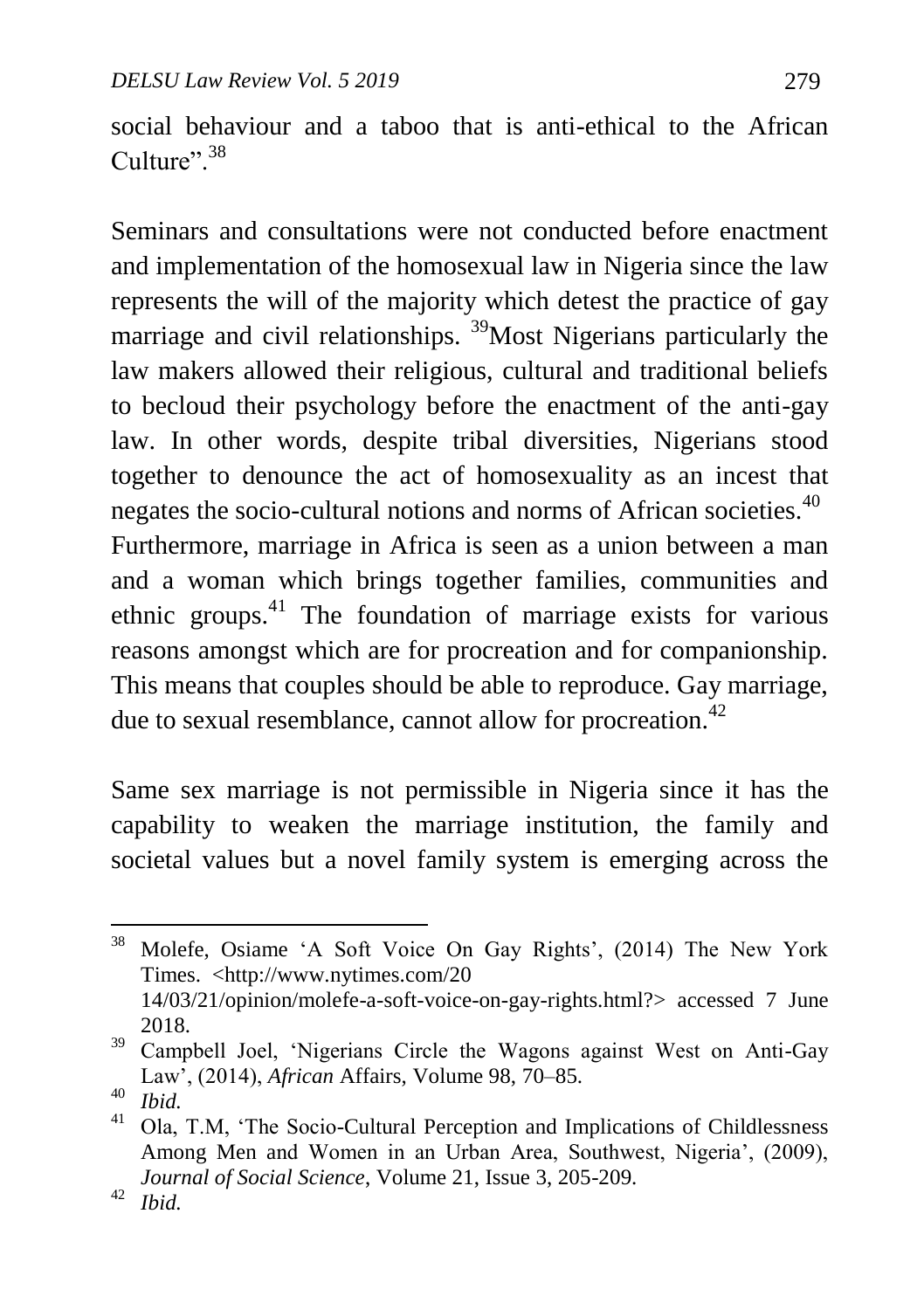globe from the framework of gay marriages and relationships. Homosexuality is generally unacceptable in Africa to the extent that most African leaders have denounced homosexuality as depraved, unorthodox and not permissible to African culture and tradition.<sup>43</sup> For example, President Robert Mugabe of Zimbabwe asserted that homosexuality is the same as bestiality and authorised the Zimbabwean Police to raid the offices of homosexuals.<sup>44</sup> Also, Namibian President, San Nujoma, condemned and attacked homosexuals in a more emphatic and antagonistic manner when he said that "the Republic of Namibia does not allow homosexuality or lesbianism here. Police are ordered to arrest you, deport you and imprison you".<sup>45</sup> Nujoma believes homosexuality is against God's will and is an act that proves the presence of the Devil among humans $46$ 

The world is evolving daily and has become more complex but more advanced and developed in all ramification and issues that bothers on same-sex relationships are no exception especially in this contemporary era. It is pertinent to note that in as much as culture determines almost everything we do not just in Nigeria but Africa at large, caution should not be thrown to the winds when determining issues that will affect the lives of the minority to ensure justice and fairness.

<sup>1</sup> <sup>43</sup> Obasola Kehinde, "An Ethical Perspective of Homosexuality among the African People", (2013<http://www.ejbss.com/Data/Sites/1/marchissue2013 vol12/ejbss-1212-13 anethicalperspectiveofhomo sexuality. pdf>, accessed 7 June 2018.

<sup>44</sup> Keith Boykin, "Homosexuality in Africa", (2001) <http://www.keithboykin. com/author/ africa.html.>,7 June 2018.

 $\frac{45}{46}$  *Ibid.* 

<sup>46</sup> Obasola Kehinde, "An Ethical Perspective of Homosexuality among the African People" *supra* n.43.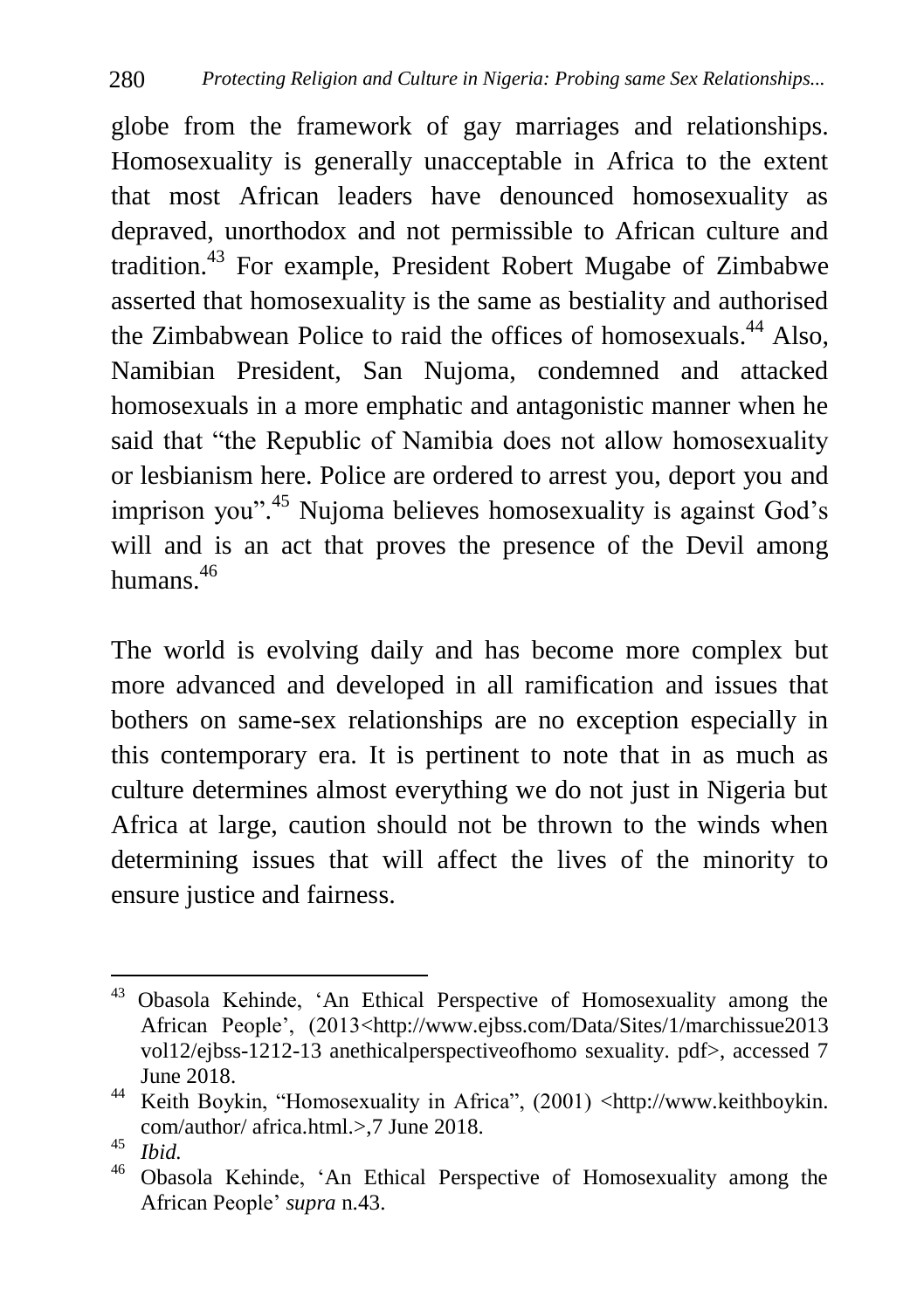#### **Legal Framework on same Sex Marriage**

The Same Sex Marriage (Prohibition) Act, 2013 passed through some hurdles before it was enacted in Nigeria. During the International Conference on HIV/AIDS (ICASA) in 2005, concerns were raised for same-sex marriage and this made the Federal Executive Council of Nigeria in 2006, to propose a same-sex marriage prohibition bill to the National Assembly for endorsement into law.<sup>47</sup>Despite President Obasanjo's campaign of the 2006 prohibition bill stating that homosexuality is "unnatural, ungodly, and un-African', yet the bill was not approved.<sup>48</sup>

Between 2008 and 2009, the same sex marriage prohibition bill was presented for deliberation at the National Assembly, there was also a public hearing on the matter but these consultations did not result in the bill being passed into law.<sup>49</sup>In 2011, there was public disagreement against gay practice in Nigeria and this instigated a re-visit on gay practice.<sup>50</sup>On 29 November 2011, the senate of Nigeria passed the Same Sex Marriage (Prohibition) bill. The same bill was approved by the House of Representatives of Nigeria on July 2, 2013 and was eventually signed into a law by the former President Goodluck Jonathan on 7 January, 2014. <sup>51</sup>Although, the wide-ranging emotion in Nigeria was support for the law, it met with some resistance, both for its violation of gay rights, and, owing to the belief that there were more pressing matters to tackle,

1

<sup>&</sup>lt;sup>47</sup> [Ikpechukwu,](http://www.opendemocracy.net/author/chinedu-ikpechukwu) Chinedu, 'Nigeria's Fourteen-Year Sentence for gay Marriage', (2013) <http://www.opendemo cracy.net/chinedu-/nigeria%E2%80%99s-fourteen-year-sentence-for-gaymarriage> accessed 29 June, 2017.

<sup>48</sup> Ajibade Ijeoma, 'Nigeria: Same Sex Marriage (Prohibition) Act', (2014) *Kaleidoscope Trust Briefing*.

 $^{49}$  *Ibid.*<br> $^{50}$  Obid

<sup>50</sup> Obidimma, Emmanuel and Obidimma, Angela *supra* n.2.

<sup>51</sup> Ajibade Ijeoma, "Nigeria: Same Sex Marriage (Prohibition) Act" *supra* n.48.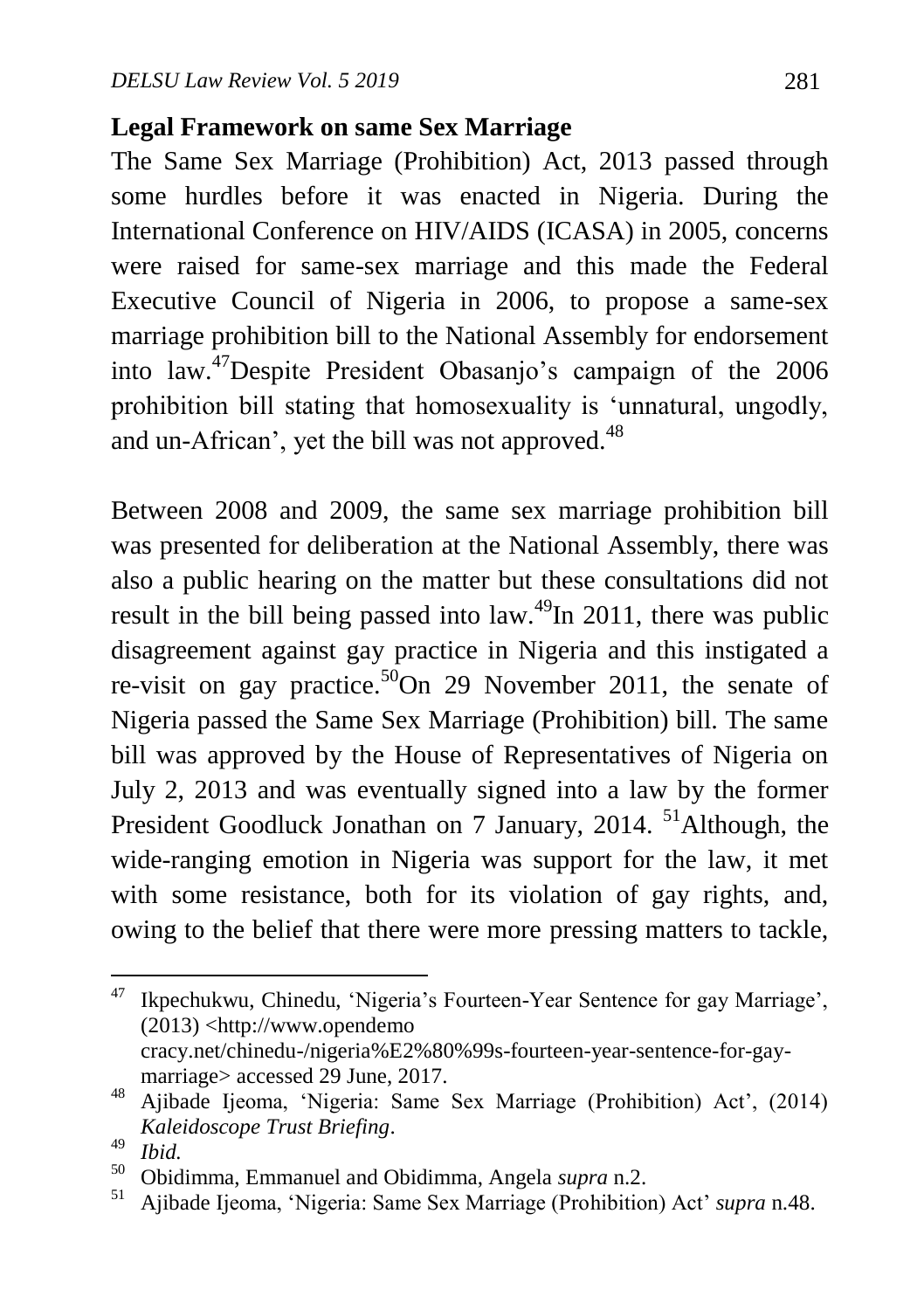such as poverty and corruption. On the international scene, calls were made for its withdrawal.<sup>52</sup> The paradigm of the legal framework on same sex relationships and marriage are discussed below;

#### *Same Sex Marriage (Prohibition) Act, 2013*

In the Act, same sex marriage means "the coming together of persons of the same sex with the purpose of living together as husband and wife or for other purposes of same sexual relationship.<sup>"53</sup>In affirmation, the Marriage  $Act<sup>54</sup>$ did not define marriage, but the provisions of section11 $(c)$  implied that marriage is "the union of a man and a woman to the exclusion of others, voluntarily entered into for life." The provisions of Matrimonial Causes Act infer same.<sup>55</sup>In the same vein, under the common law of marriage, it has always been stated that marriage is "the voluntary union of one man and one woman to the exclusion of all others", and this is confirmed in the definition given by Lord Penzance in *Hyde v Hyde*. 56

Section 1 of the Act prohibits marriage contracts or civil unions between persons of the same sex in Nigeria, irrespective of where they were contracted.<sup>57</sup> Thus, same-sex unions contracted by Nigerian citizens in foreign countries where such relationships are legal or of foreigners who contract such unions in their country or

1

<sup>52</sup> Nsehe Mfonobong, "Obama fights Nigerian Anti-gay Bill; threatens to cut off aid." (2011).[<http://www.](http://www/)forb es.com/sites/mfonobongnsehe/2011/12/09/obama-fights-nigerian-anti-gaybill-threatensto-cut-offaid/>accessed 7 June 2018.

<sup>&</sup>lt;sup>53</sup> Same Sex Marriage (Prohibition) Act, 2013, S. 7<br><sup>54</sup> Marriage Act, can 218, Laws of the Eederation 19

<sup>&</sup>lt;sup>54</sup> Marriage Act, cap 218, Laws of the Federation 1990.<br><sup>55</sup> Matrimonial Causes Act, cap 218, Laws of the Federation

<sup>&</sup>lt;sup>55</sup> Matrimonial Causes Act, cap 218, Laws of the Federation 1990, S. 4.<br><sup>56</sup> *Ladax: Hada and Woodmanace* 11861, 18731 All EP Pop 175

<sup>56</sup> *Hyde v Hyde and Woodmansee* [1861–1873] All ER Rep 175.

Same Sex Marriage (Prohibition) Act, 2013, S. 1.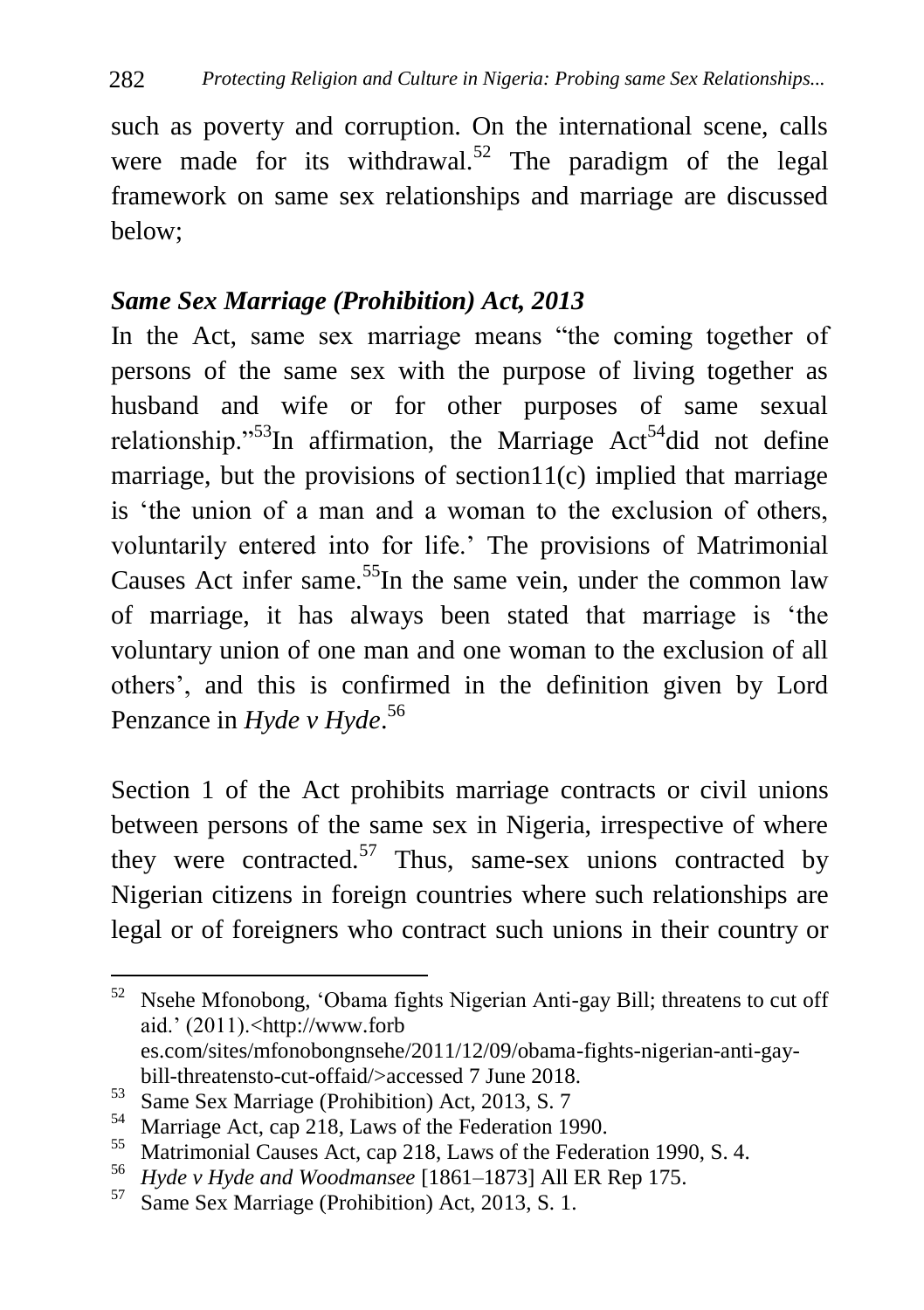other countries where such unions are recognised automatically become void by the provisions of the Act.<sup>58</sup> This is automatically problematic for gay non-Nigerians that are resident in Nigeria because even when their home country regards this union as valid, the Nigerian law will not recognise the relationship despite the presentation of a certificate to show proof.<sup>59</sup> The Act also bars the church, mosque and any other place of worship in Nigeria from contracting same sex unions.<sup>60</sup> Furthermore, the Act emphasises that only the union between a man and a woman would be recognised in Nigeria.<sup>61</sup>It is further stipulated in the Act that no gay club, societies or organisation should be registered while their sustenance, processions and meetings are prohibited. $62$  The exhibition of same sex relationship in public directly or indirectly is also prohibited. $63$ 

The punishment for anyone who enters into a same sex marriage contract or civil unions is fourteen years' imprisonment if convicted.<sup>64</sup> The Act further punishes any gay clubs, societies or public show of same sex amorous relationship, whether directly or indirectly; with ten years' imprisonment upon conviction.<sup>65</sup> Furthermore, anyone who officiates, witnesses or supports samesex marriages or who supports gay societies is also liable to ten years' imprisonment upon conviction.<sup>66</sup> The requirements of the Act in Section 5 amounts to using scare techniques to deter the

 $^{60}$  *Ibid*, S. 2.

1

 $^{62}$  *Ibid*, S. 4(1).

 $^{64}$  *Ibid*, S. 5(1).

<sup>58</sup> *Ibid*, S. 1(2).

<sup>59</sup> *Ibid*, S. 2 (2).

 $^{61}$  *Ibid*, S. 3 & 7.

 $\frac{63}{64}$  *Ibid*, S. 4(2).

<sup>&</sup>lt;sup>65</sup> Same Sex Marriage (Prohibition) Act, 2013, S. 5(2).

*Ibid*, S. 5(3).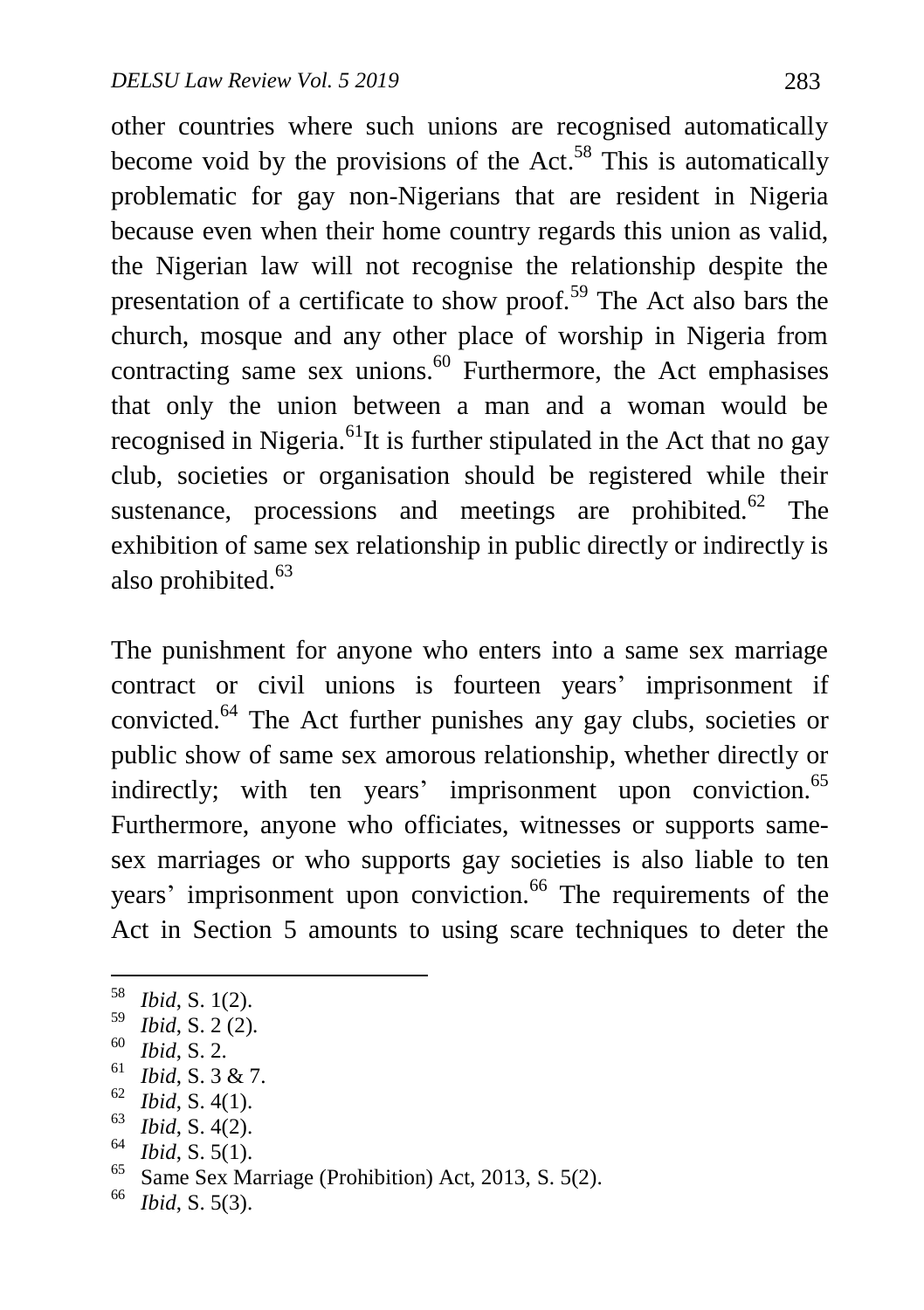society from associating with people in same-sex relationships, whereas, gay persons exists in our society and in-fact, they could be family members, friend and even persons who share the same religious and cultural beliefs in their immediate environment.

Lastly, it is the High Court of a state or the Federal Capital Territory that has jurisdiction to entertain matters arising from the breach of the provisions of the Act. $67$ 

## *The Criminal Code Act*

The Criminal code,<sup>68</sup>in its requirements make it a felony to have carnal knowledge of any person against the order of nature;  $69$  or carnal knowledge of an animal;<sup>70</sup> or permits a male person to have carnal knowledge of him or her against the order of nature.<sup>71</sup> The accused person, if found guilty, is liable to imprisonment for fourteen years.<sup>72</sup> The Act further stipulates that any person who attempts to commit any of these offences is guilty of a felony and is liable to imprisonment for seven years; but the offender cannot be arrested without warrant.<sup>73</sup>

It is also a felony for any male person who, whether in public or private, commits any act of gross indecency with another male person, or procures another male person to commit any act of gross indecency with him, or attempts to procure the commission of any such act by any male person with himself or with another male

72  *Ibid*

 $\overline{a}$ 

<sup>67</sup> *Ibid*, S. 6.

<sup>&</sup>lt;sup>68</sup> Criminal Code Act, Laws of Federation of Nigeria, 2004.

<sup>69</sup>  *Ibid,* S. 214 (1).

<sup>70</sup>  *Ibid,* S. 214 (2).

<sup>71</sup>  *Ibid,* S. 214 (3).

<sup>73</sup>  *Ibid,* S. 215.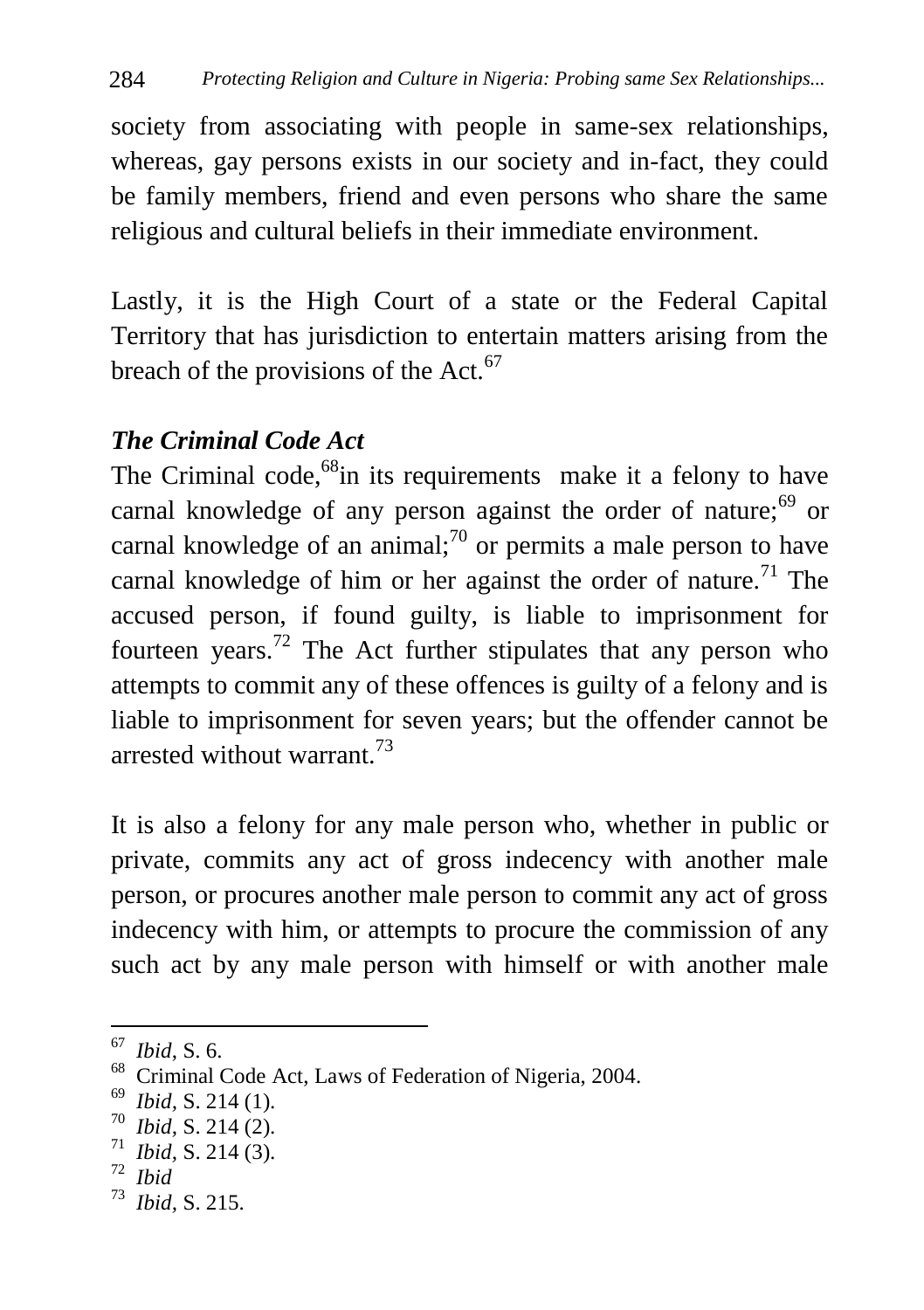person, whether in public or private, and is liable to imprisonment for three years".<sup>74</sup> The Criminal Code strongly prohibits sex relationships between two males and completely silent on such acts between a female person with another. This points to a lacuna in the law since females also get involved in same sex marriages and civil relationships.

#### *The Penal Code (Northern States) Federal Provisions Act of 1959*

The Penal  $Code^{75}$  provides that, "Whoever has carnal intercourse against the order of nature with a man, woman or an animal shall be punished with imprisonment for a term of which may extend to fourteen years and shall also be liable to fine".<sup>76</sup> The penal code also stipulates that a vagabond is "any male person who knowingly lives wholly or in part on the earning of a prostitute or in any public place solicits or importunes for immoral purposes; $^{77}$  or any male person who dresses or is attired in the fashion of a woman in a public place or who practices sodomy as a means of livelihood or as a profession".<sup>78</sup> These provisions emphatically prohibits gay rights in the Northern part of Nigeria.

# *Is the Same Sex (Prohibition) Act In consistent with the Principles of Human Rights?*

The Constitution of the Federal Republic of Nigeria 1999 (as amended) contains several anti-discrimination protection clauses and any law that is inconsistent with these provisions is a violation of the rights guaranteed and *void abinitio.* The Constitution of

 $\frac{1}{74}$  *Ibid,* S. 215.

<sup>75</sup> Penal Code, Penal Code (Northern States) Federal Provisions Act cap P3 Laws of the Federation of Nigeria 2004.

 $^{76}$  *Ibid*, S. 76.<br> $^{77}$  *Ibid*, S. 405

<sup>&</sup>lt;sup>77</sup> *Ibid,* **S**. 405 (2) (d).<br><sup>78</sup> *Ibid*, **S**. 405 (2) (c).

*Ibid*, S. 405 (2) (e).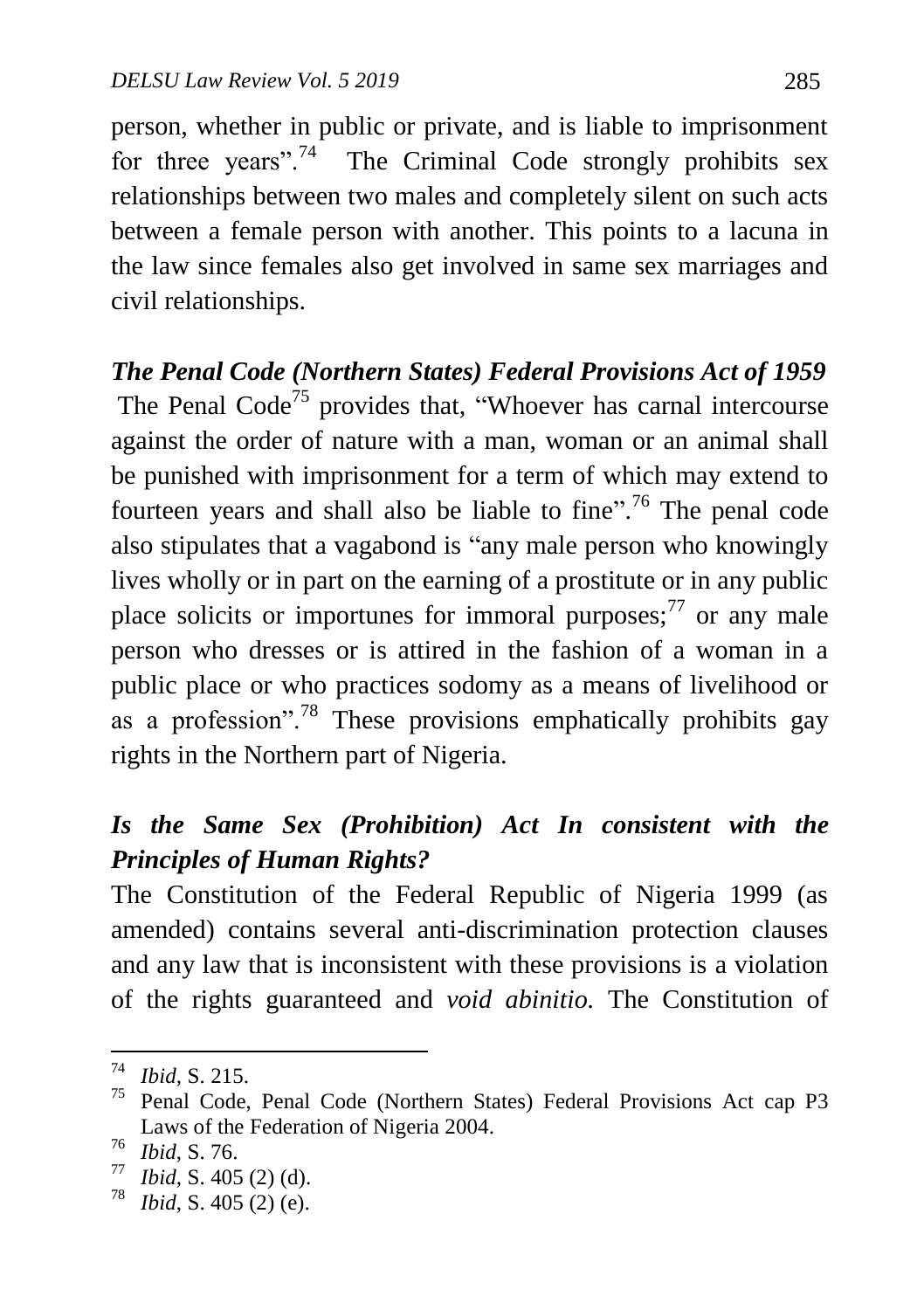Nigeria ensures the right to liberty from discrimination of whatever nature of all her citizens and Section 42(1) therefore provides as follows:

> A citizen of Nigeria of a particular community, ethnic group, place of origin, sex, religion or political opinion shall not by reason only that he is such a person be subjected either expressly by, or in the practical application of any law in force in Nigeria or any executive or administrative action of the government, to disabilities or restrictions to which citizens of Nigeria of other communities, ethnic groups, places of origin, sex, religious or political opinions are not made subject.<sup>79</sup>

In addition to the above comprehensive stipulation guaranteeing non-discrimination, section 17 under Chapter II of the Constitution entitled "FUNDAMENTAL OBJECTIVES AND DIRECTIVE PRINCIPLES OF STATE POLICY"<sup>80</sup> provides further guarantees. The section guarantees all citizens' equivalent rights as well as other rights, including sufficient medical and health care and equal prospect in the workplace. The section provides that:

> The State social order is founded on ideals of Freedom, Equality and Justice. In furtherance of the social order, every citizen shall have equality of rights, obligations and opportunities before the law; the sanctity of the human person shall be recognized and human dignity shall be maintained and enhanced. The State shall direct its policy towards

 $\ddot{\phantom{a}}$ 

<sup>&</sup>lt;sup>79</sup> 1999 Constitution of the Federal Republic of Nigeria, Section 42(1).

<sup>80</sup> *Ibid.* Section 17.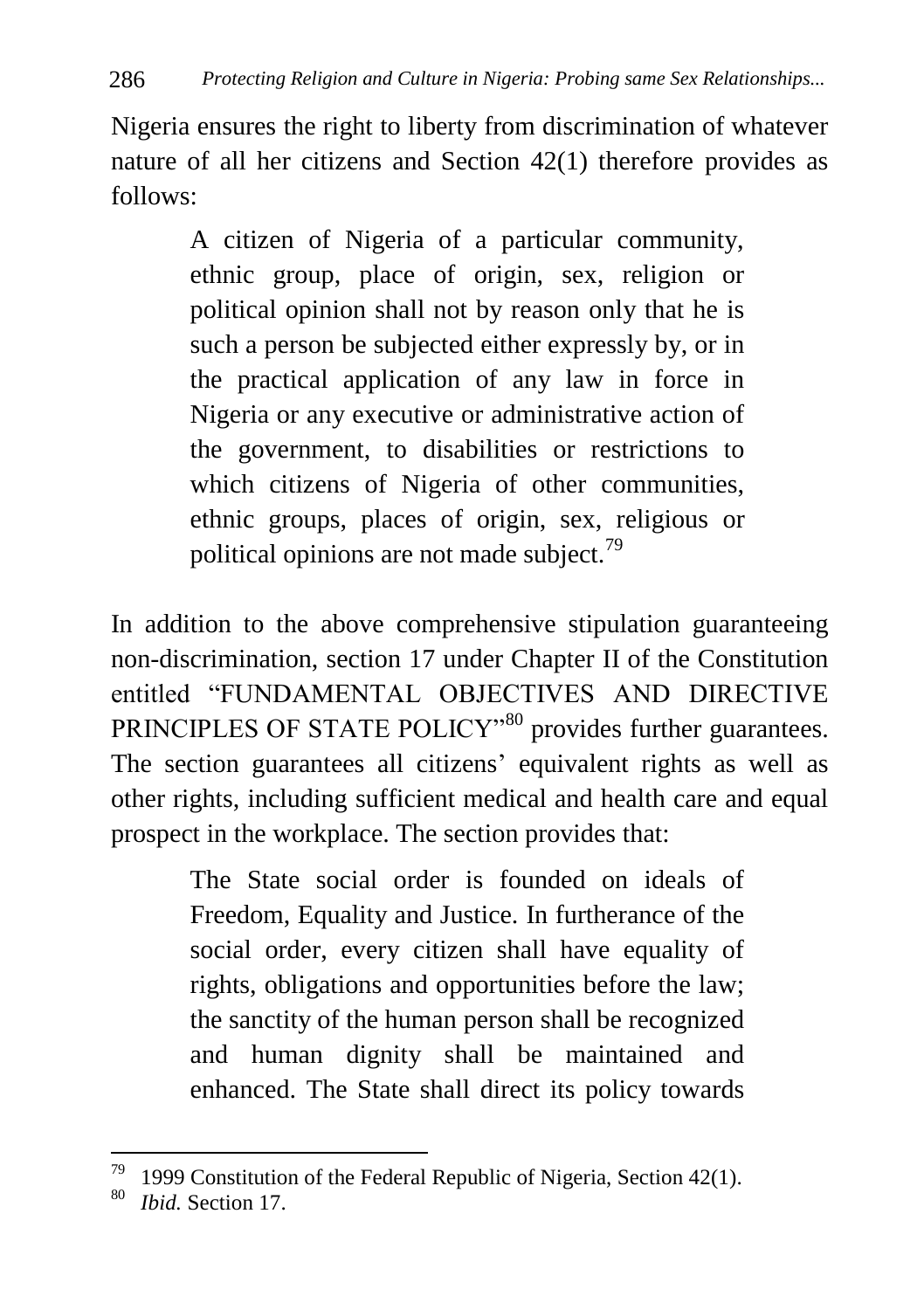ensuring that all citizens, without discrimination on any group whatsoever, have the opportunity for securing adequate means of livelihood as well as adequate opportunity to secure suitable employment.<sup>81</sup>

It is asserted that the law on same sex marriage in Nigeria is in violation of the fundamental rights of the individual in so many respects. The same sex law infringes on the right to private and family life guaranteed under section  $37^{82}$  of the Constitution. This includes the right of the individual to make a decision freely on his or her private life, and also the right to make a preference about one"s life and what one wants to do with it to find accomplishment as a human being.<sup>83</sup> Furthermore, the right to freedom of thought, conscience and religion is violated by the same law but guaranteed under section 38 of the Constitution which states that:

> Every person shall be entitled to freedom of thought, conscience and religion, including freedom to change his religion or belief, and freedom (either alone or in community with others, and in public or in private) to manifest and propagate his religion or belief in worship, teaching, practice and observance.<sup>84</sup>

<sup>81</sup> <sup>81</sup> *Ibid.* Section 17(1, 2 and 3).

*Ibid.* Section 37.

<sup>&</sup>lt;sup>83</sup> Sessou Ebun, 'Nigerian Law is against our Fundamental Rights-Gays', (2013) *Saturday Vanguard*, June 29, 2013.

<sup>84</sup> *Ibid*. Section 38(1).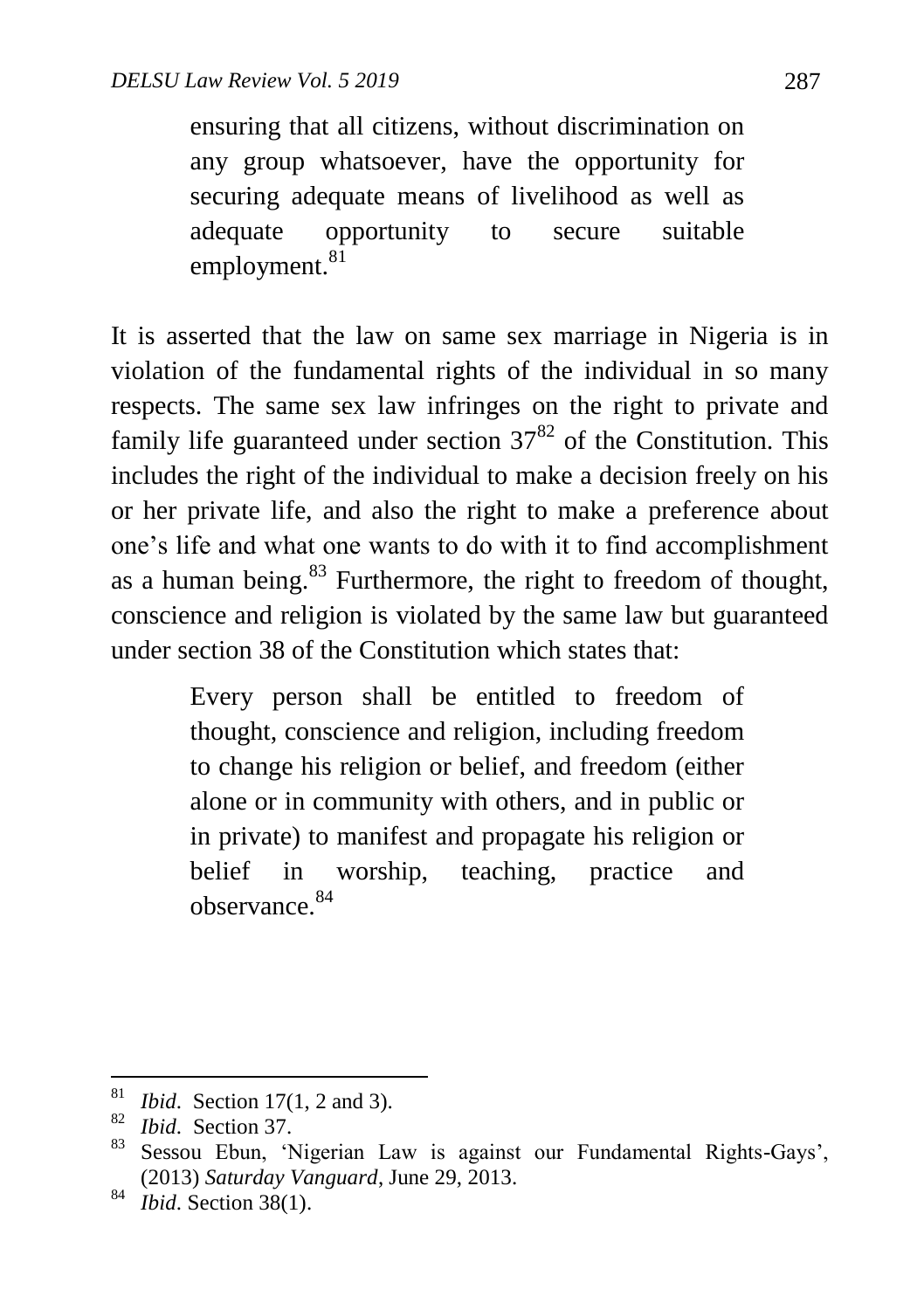These rights are globally ensured under the provisions of the Universal Declaration on Human Rights (the UDHR) $85$  and the International Covenant on Civil and Political Rights (ICCPR).<sup>86</sup> Thus, gay persons are also protected by these rights, which cover their homes, correspondence, telephone and telegraphic communications.

In the paradigm of international politics, Nigeria has signed and ratified some instruments and treaties which the enactment of Same Sex (Prohibition) Act, may negate. For example, the United Nations General Assembly declares that:

> Persons belong to national or ethnic, religious and linguistic minorities (hereinafter referred to as persons belong to minorities) have the right to enjoy their own culture, to profess and practice their own religion, and to use their own language, in private and in public, freely and without interference or any form of discrimination. Persons who belong to minorities have the right to establish and maintain, without any discrimination, free and peaceful contacts with other members of their group and with persons belonging to other minorities as well as contacts across frontiers with citizens of other States to whom they are related by national or ethnic, religious or linguistic ties. States shall take measures to create favourable conditions to enable persons belonging to the minorities to express their characteristics and to develop their culture, language, religion, traditions and customs, except

 $\ddot{\phantom{a}}$ 

<sup>&</sup>lt;sup>85</sup> The Universal Declaration on Human Rights, Article 12.

<sup>86</sup> The International Covenant on Civil and Political Rights, Article 17.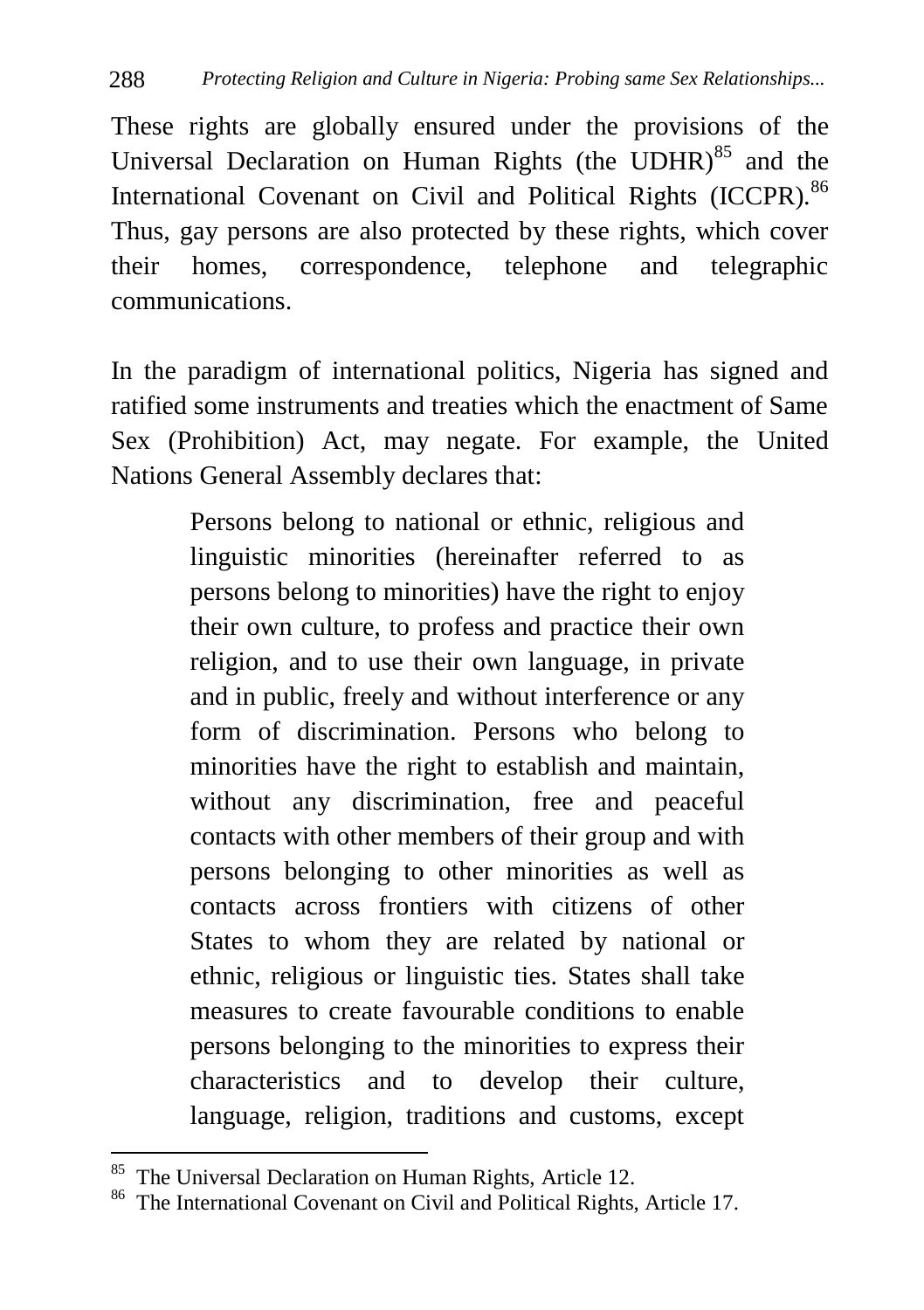$\ddot{\phantom{a}}$ 

where specific practices are in violation of national law and contrary to international standards.<sup>87</sup>

Homosexuals living in Nigeria fall within the minorities mentioned in the UN resolution and the question to ask is are the rights of homosexuals trampled upon by the enactment of the anti-gay laws in Nigeria? Before this can be answered, let us take a closer look at the last two lines of the quotation which states that "such practices" must not violate national law and contrary to international standards. From the last provisions of the last two lines of the UN resolution, homosexuality obviously negates national law (The Same Sex (Prohibition) Act) and with this, homosexuals do not have an infringement of their rights in Nigeria.

However, Nigeria has been under tremendous pressure from the international community to overturn the law which prohibits same sex marriage in the country. The then Minister of Information, Labaran Maku, after one of the nation"s Federal Executive Council"s meetings where the President presented a memo seeking the Federal Executive Council"s endorsement of Nigeria"s Second Quota Universal Periodic Review Report (2008-2012) to the United Nations Human Rights Council stated that "the country has made substantial progress in 30 out of the 32 issues raised in the last report in 2009. That "Nigeria had continued to differ in the other two areas which include abolition of death penalty and the clamour for same-sex marriage".<sup>88</sup>He further stated that "while Nigeria has made substantial progress in terms of death penalty, but with

<sup>&</sup>lt;sup>87</sup> United Nations General Assembly, Resolution A/RES/47/135. Article 2(1), (5) and Article 4(2), (1992)"Declaration on the Rights of Persons Belong to National or Ethnic, Religious and Linguistic Minorities"

<sup>88</sup> Olalekan Adetayo, "Nigeria, UN Disagree over Same-Sex Marriage, Death Penalty,' (2009), The Punch Newspaper.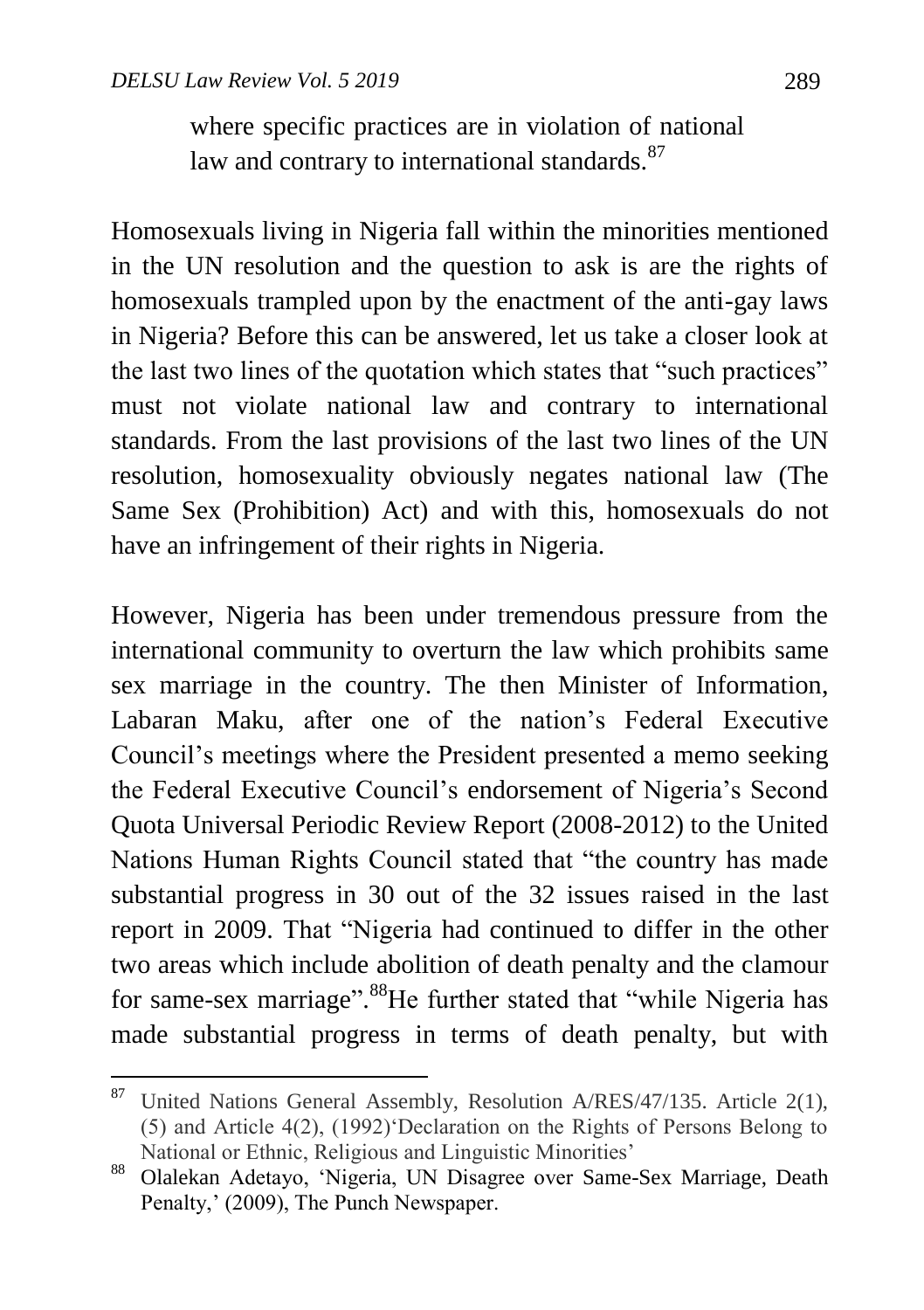relation to same-sex marriage, it still has fundamental differences within the country and that they are trying to look into it and see what position Nigeria will take".<sup>89</sup>

The former British Prime Minister, Mr. David Cameron, reacting to the endorsement of the Same Sex Marriage (Prohibition) Act, told Nigeria that "Britain would not give any assistance or aid to countries that were opposed to same sex marriage". The British High Commissioner in Nigeria, Mr. Andrew Lyod, in a closed door meeting with the Jigawa State Governor, Alhaji Sule Lamido, asked the Nigerian government to rescind its decision on punishing individuals involved in same sex marriage, adding that such a law infringes on the fundamental rights of choice and association".<sup>90</sup> The question to be asked at this juncture is, has the UK endorsed the rights of its citizens who clamour for same sex marriage? Why are the UK and some other international entities advising Nigeria to have a rethink of its position on the rights of gay person in her jurisdiction? Perhaps this is a matter of international diplomacy and politics.

Section 1(3) of the Constitution provides that 'if any other law is inconsistent with the provision of the Constitution, this Constitution shall prevail, and that other law shall to the extent of the inconsistency be void". Even though the Same Sex (Prohibition) Act contradicts the 1999 Nigerian Constitution, perhaps the lawmakers in order to fortify and preserve ethics of religion, customs and traditions in Nigeria disregarded the fact that the Act should be considered *void abinitio* to the extent of its

<sup>89</sup> <sup>89</sup> *Ibid*.

David Cameron, 'Britain Tells Nigeria to Rescind on Gay Marriage Law or Else…," (2014) <www.gistnigeria.com> accessed March 2020.

<sup>&</sup>lt;sup>91</sup> Section 1(3) Constitution of the Federal Republic of Nigeria 1999.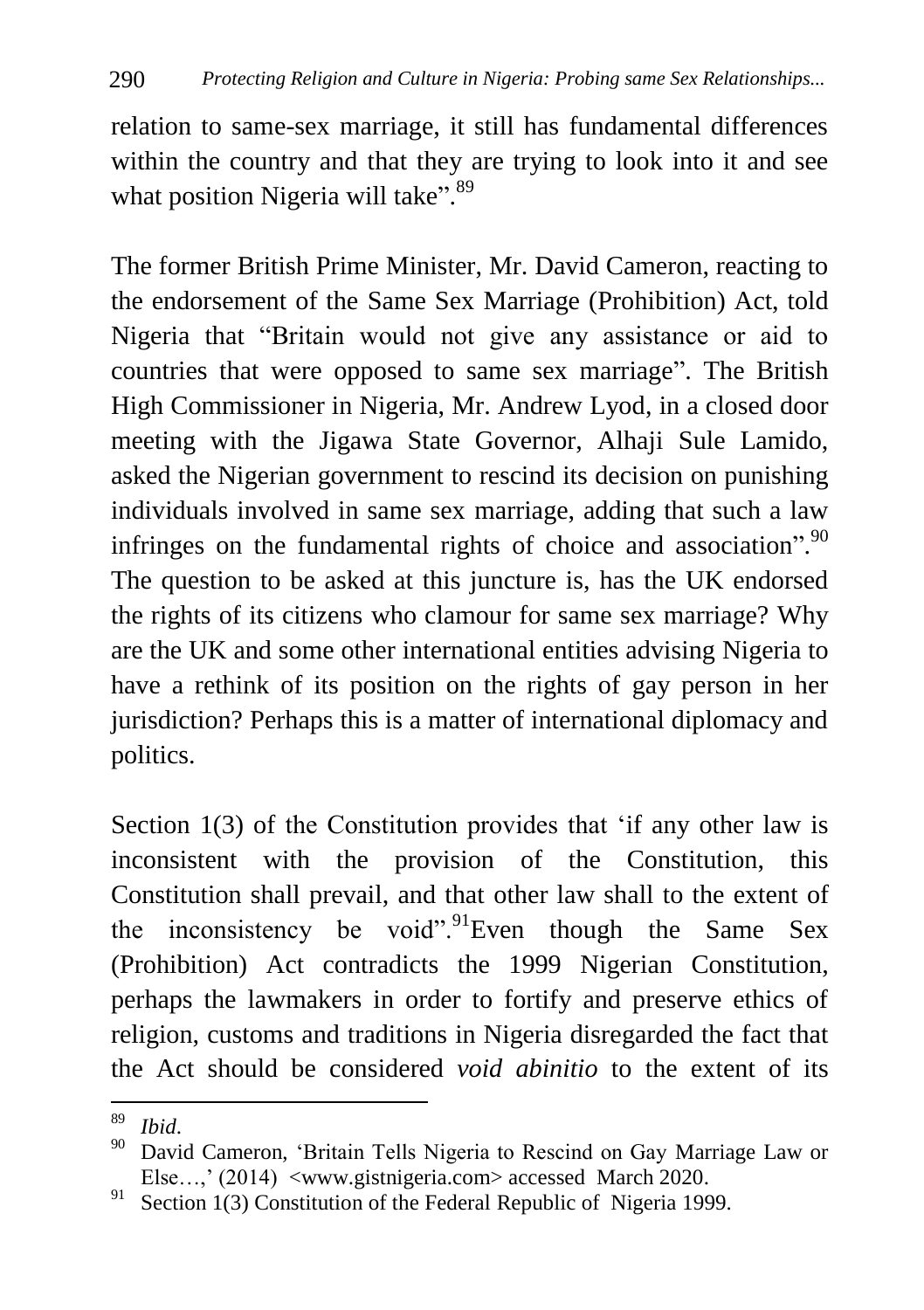inconsistencies. The Nigerian courts have been constant in affirming that any law that is not consistent with the provisions of the Constitution is void and ineffective, as was held in *Cadbury Nigeria Plcv F.B. I.R., <sup>92</sup>and Lafia Local Govt. v. Gov. of Nasarawa State.* <sup>93</sup>The Judiciary has followed the steps of the Lawmakers and have refused to declare the Same Sex (Prohibition) Act void since it negates the requirements of the Constitution. It is opined that the courts followed suit so as to guard and secure religion and tradition as permissible within the Nigerian society.

## **Recommendations**

Nigerian citizens are advised to be tolerant of homosexuals that live amongst us. Once they are detected, the next line of action should not be to judge, condemn, maim or kill them, but to be handed over to law enforcement agents to perform their own duties there from. Since it is glaring that no matter the cultural, religious and legal constraints or limitations, gay persons are constantly part of the Nigerian society. The provisions of the Same Sex Marriage (Prohibition) Act, 2013 should form part of curriculum right from primary and secondary schools down to the tertiary institutions. This will create awareness among students and also enlighten them on issues that border on same sex activities particularly the legal framework.In order to continuously protect religion and culture in terms of same sex marriages and unions, religious institutions are to constantly preach against it among their followers while the traditional rulers are enjoined to do same so as to safeguard the culture of various ethnic groups in Nigeria, thereby upholding the relevant law.

 92  *Cadbury Nigeria Plc v F.B. I.R.* (2010) 2 NWLR. (pt. 1179) 561.

<sup>93</sup>  *Lafia Local Govt. v. Gov. of Nasarawa State* (2012) 17 NWLR (Pt. 1328) 94.